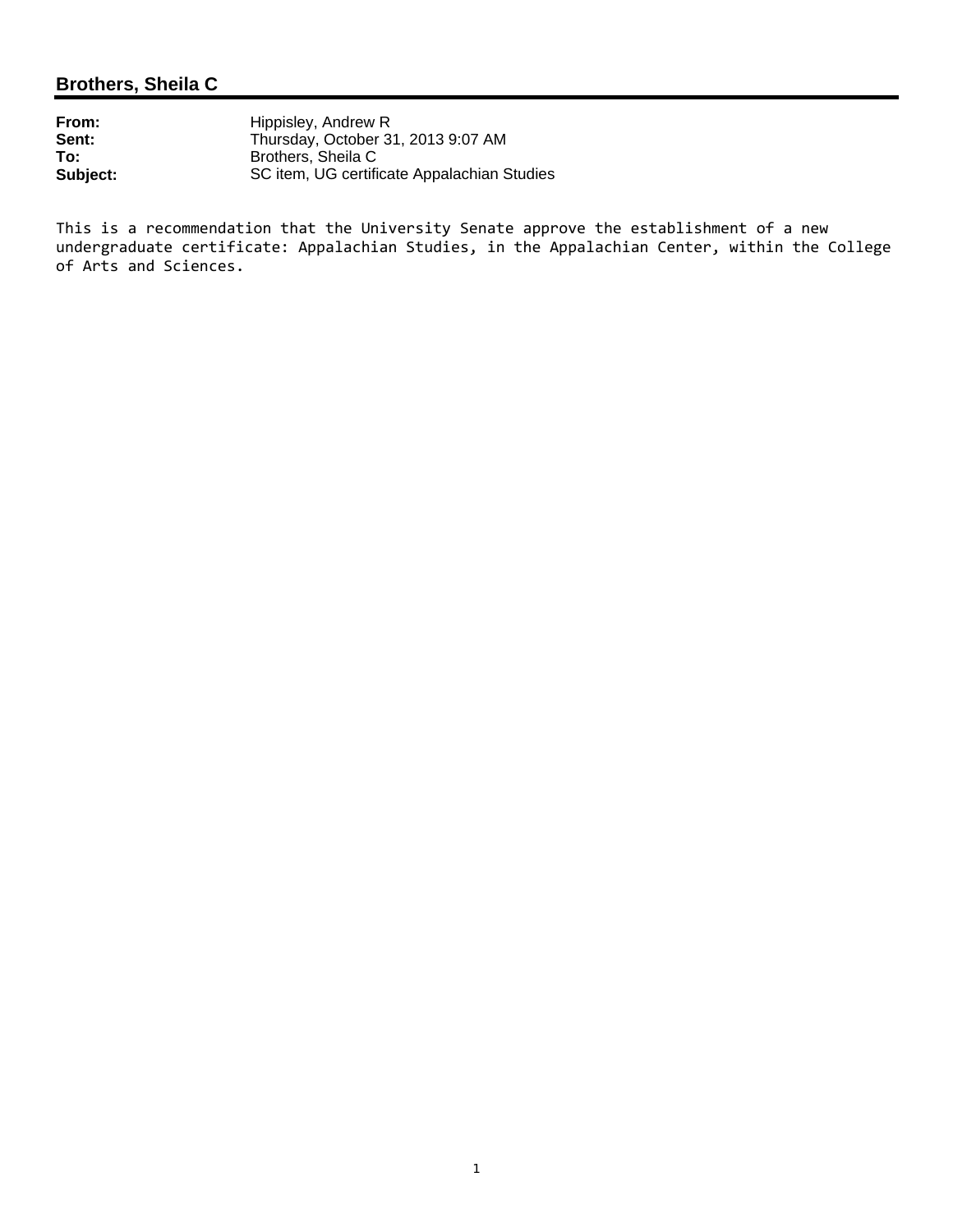### **Appalachian Studies Undergraduate Certificate Proposal**

### **submitted by Ann Kingsolver, Director, Appalachian Studies Program and Appalachian Center, January 2012 and amended October 2013**

#### *Contents:*

- *1. Background and description of proposed undergraduate certificate* (pp. 1-3)
- *2. Examples of individual programs of study* (p. 4)
- *3. Advising checklist for the Appalachian Studies undergraduate certificate* (p. 5)
- *4. Course and program assessment plan* (pp. 6-8)
- *5. Members of the Appalachian Studies Program Curriculum Committee* (p. 9)
- *6. Members of the Appalachian Studies Program Faculty & Relevant Staff* (pp. 10-12)
- *7. A recent list of Appalachia-related UK courses, from the program website* (pp. 13-16)
- *8. Syllabus for APP 200, Introduction to Appalachian Studies* (pp. 17-27)
- *9. Syllabus for proposed APP 500 Special Topics course, currently being taught as A&S 500, Global Appalachia* (pp. 28-35)

#### Background and Description of Proposed Undergraduate Certificate in Appalachian Studies

The Appalachian Center and Appalachian Studies Programs were established at the University of Kentucky 37 years ago with Rockefeller and NEH funding to enable the university to better meet its mandate, as part of the land grant mission. The Appalachian Center and Appalachian Studies Program work with UK faculty and students across the campus to connect research, teaching, and community engagement focused mainly on the 54 Kentucky counties (of its 120 counties, in all) which are designated by the Appalachian Regional Commission as being within the Appalachian region. For a long period in its history, the Appalachian Center reported to the Vice President of Research and the Appalachian Studies Program reported to the Dean of the College of Arts and Sciences. In 2011, the Appalachian Center and Appalachian Studies Program were reunited, under a new director, administratively housed in the College of Arts and Sciences but with a very strong mission to serve all colleges of the university in connecting educational, research, and outreach activities. The breadth of college representation on the Appalachian Studies faculty and topics of supported projects attest to the Appalachian Center and Appalachian Studies Program's aim to serve the entire campus community.

The Appalachian Center provides support for interdisciplinary research collaboration, university/community partnerships, and experiential education experiences and internships for UK students in the Appalachian region. The Appalachian Center has a full-time Program Coordinator who coordinates student internship and service learning opportunities, year-round. The Appalachian Studies Program, supported by the Appalachian Center, has built up to a participating faculty of over 30 members. (Except for the Director, they have no DOE commitment, but the intellectual engagement and opportunities for students provide the incentive for participation.) The Appalachian Studies Program hosted a major international conference on Global Mountain Regions in 2012, and has encouraged the enhancement of the curriculum, university-wide, focused on critical understandings of the Appalachian region and applications of that knowledge. The program has a very strong national reputation on the basis of the publication record of the faculty, although it does not have an undergraduate major or graduate program. An undergraduate certificate in Appalachian Studies would meet a state mandate at this land grant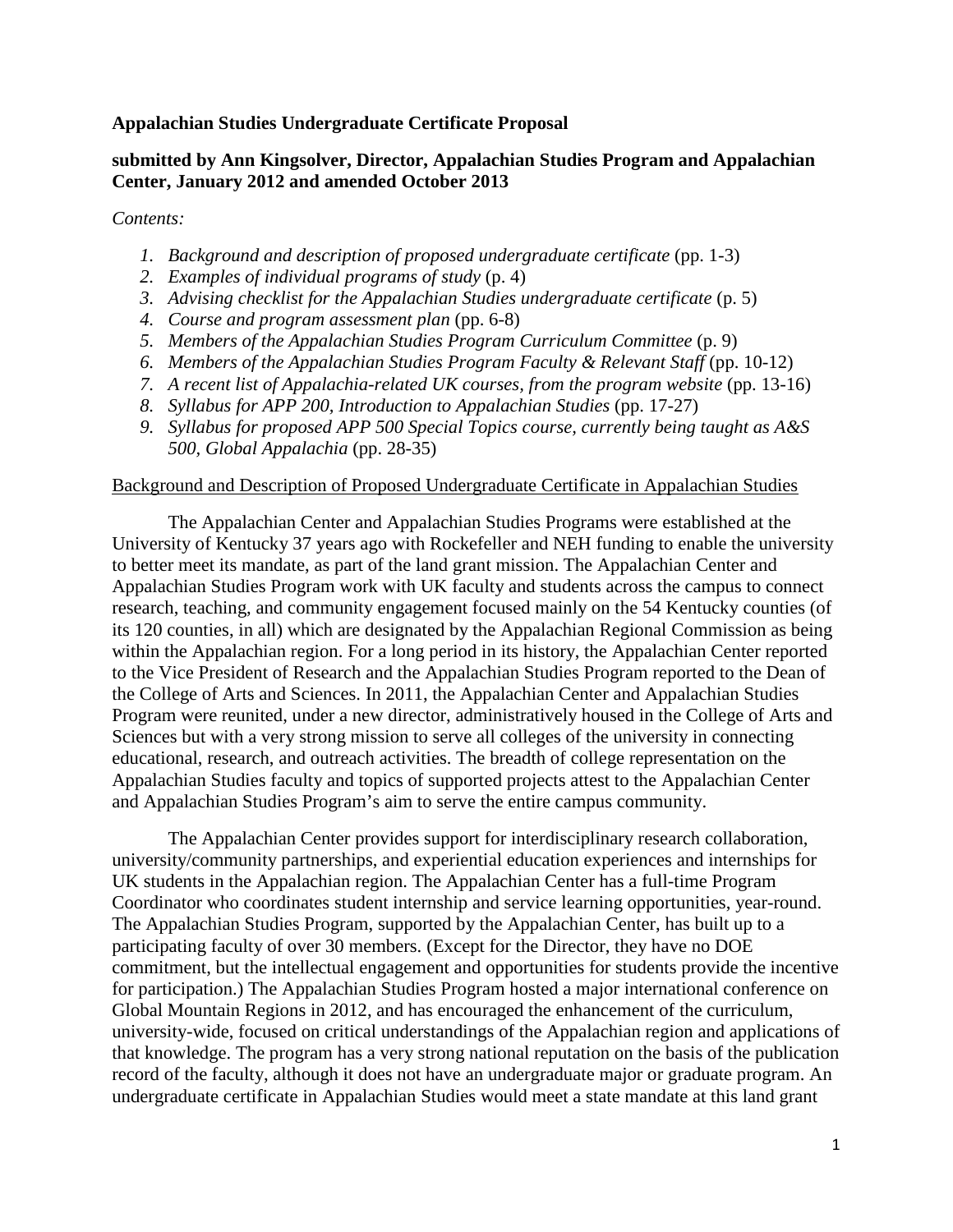institution for UK students to learn about, and be prepared to apply their knowledge in, the Commonwealth of Kentucky. Students who plan to go into teaching, health-related, law, NGO, tourism, social work, agricultural, environmental, business, and other careers in the state – particularly in the 54 Appalachian counties – could enhance their preparation for employment by having inquiry-based coursework on, and experience in, Appalachian Kentucky and the surrounding region. A strong goal of this certificate program is to strengthen retention of UK students with broad-ranging interests in the Appalachian region and to provide them with concrete evidence of their increased preparation for careers in the region that can be presented – in the form of the certificate credential – to potential employers. Understanding more about the Appalachian context can prepare students for work in other regions, of course, and it is very compatible with other regional studies programs as well as the global studies certificate program at the University because of the connection made in the curriculum between critical reflection on historical, social, political, environmental, artistic and geographical context and experiential education.

An Appalachian Studies minor already exists at UK. We are proposing an undergraduate certificate in Appalachian Studies that could be used much more widely by students across colleges at the University. The certificate would require fewer hours than the minor (allowing those with little leeway for electives to earn the certificate) and would emphasize engagement along with interdisciplinary instruction. The undergraduate certificate has strong potential to enhance UK graduates' preparation for a competitive job market by giving them expertise and experience based in Appalachian Kentucky, as mentioned, and it is meant to *add to* rather than *compete with* undergraduate degree programs. The addition of regional expertise would enhance students' disciplinary training and assist them in thinking through the relevance of place-based narratives, practices, and experiences to their chosen field of study. We envision both students and instructors from across the colleges at the University, and have established community partners in Appalachian Kentucky for service-learning and engaged research opportunities to be offered regularly to those interested in the undergraduate certificate.

The focus of the 12-hour undergraduate certificate will be on understanding the Appalachian region, particularly Appalachian Kentucky, in historical, social/cultural, physical, and comparative context. All students earning the certificate will be required to take APP 200, Introduction to Appalachian Studies (which also satisfies the UK Core requirement in U.S. citizenship), to satisfy an Appalachian engagement requirement (which could be a for-credit or noncredit experience), and to complete a capstone project either through APP 399, the Appalachian Studies Practicum, or a course approved as the capstone experience by the Appalachian Studies Program Director. Remaining courses may be chosen from the Appalachiarelated course listings publicized on the Appalachian Studies website each term (see the attached example), or a student may propose additional courses with a rationale accepted by the Appalachian Studies Program Director. *Coursework for the undergraduate certificate must be taken from within at least two colleges at the University of Kentucky.* This requirement is a significant offering of this certificate program, given the Appalachian Center and Appalachian Studies Program's service to the entire university community rather than a particular college. The purpose of the requirement is to encourage students to explore curricular possibilities outside the college in which their major is administratively housed, in a program of study truly committed to interdisciplinary perspectives. The Appalachian Studies Program Curriculum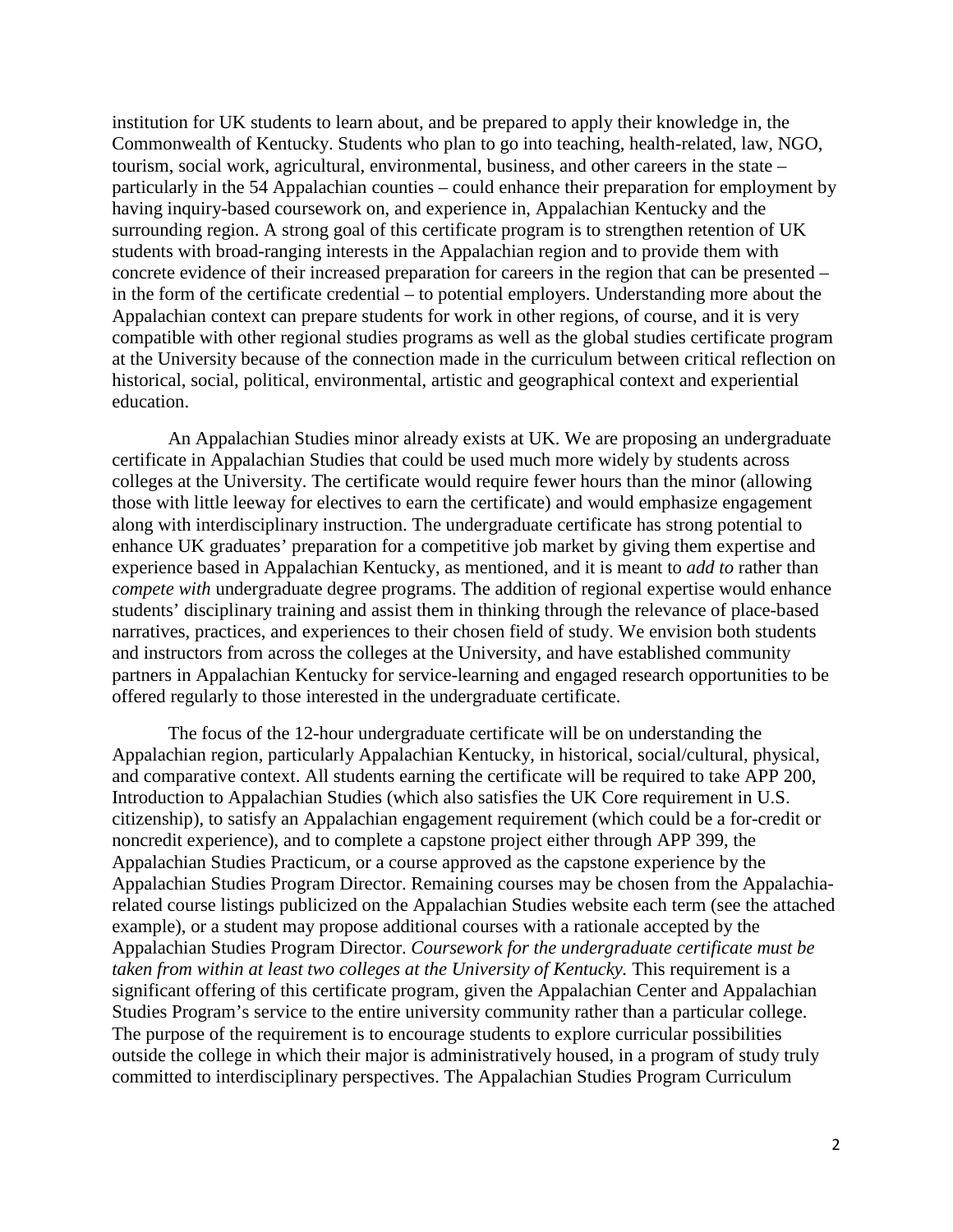Committee (representing multiple colleges) will approve the set of courses listed each semester. (See the attached list of curriculum committee members.)

Each student will meet with the Appalachian Studies advisor (the Director of the Appalachian Studies Program, unless someone else is designated undergraduate advisor) to plan an individual program of study for the undergraduate certificate. 12 hours of coursework at the 200 level and above must be completed for the certificate, with a student earning a C or better in all of that coursework. At least 6 of those credit hours need to be at the 300 level or above. Students enrolled in a 4-year degree program at UK are eligible to earn an undergraduate certificate; no more than 9 hours may be double-counted for the Appalachian Studies undergraduate certificate and the student's major, minor, or a different certificate program. Those who have completed a four-year degree and want to earn an Appalachian Studies undergraduate certificate may apply to do so. Prior coursework may be applied to the undergraduate certificate with the approval of the Appalachian Studies Program Director.

All students pursuing the undergraduate certificate in Appalachian Studies will be able to participate completely in the Appalachian Studies learning community, with opportunities for service-learning courses and internships in the region, mentored research, attendance of lectures and films by Appalachian Studies scholars, and participation in the state-wide annual student conference at UK on Appalachia organized by the Graduate Appalachian Research Community, an organization supported by the Appalachian Center.

Since Appalachian Studies is not a major, all students completing this undergraduate certificate will satisfy the requirement that no more than 9 hours be taken in their major because they will be taking APP 200 and one course outside their college at UK. Transfer credits that students petition to count toward the certificate will be evaluated by the Appalachian Studies Program Director, who will direct the undergraduate certificate.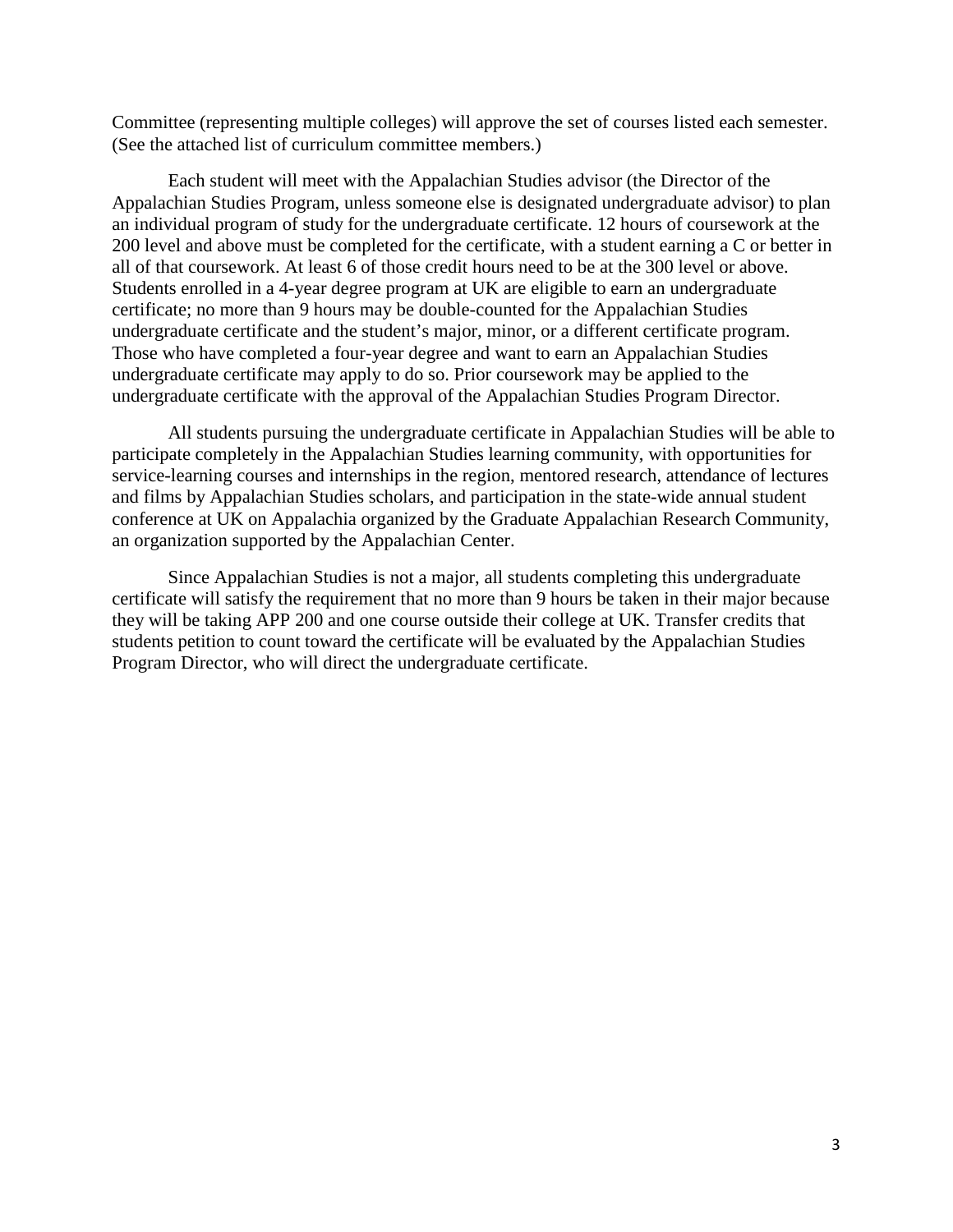# SIGNATURE ROUTING LOG

### **General Information:**

| Proposal Type: $Course \mid \cdot$ | Program                                                                        | Other $\boxtimes$ |                                                         |
|------------------------------------|--------------------------------------------------------------------------------|-------------------|---------------------------------------------------------|
|                                    | Proposal Name <sup>1</sup> (course prefix & number, pgm major & degree, etc.): |                   | <b>Appalachian Studies</b><br>Undergraduate Certificate |
| Proposal Contact Person Name:      | Ann Kingsolver                                                                 | Phone: 7-8262     | Email:<br>ann.kingsolver@uky.edu                        |

#### INSTRUCTIONS:

Identify the groups or individuals reviewing the proposal; note the date of approval; offer a contact person for each entry; and obtain signature of person authorized to report approval.

# **Internal College Approvals and Course Cross‐listing Approvals:**

| <b>Reviewing Group</b> | Date<br>Approved | <b>Contact Person (name/phone/email)</b>               | <b>Signature</b> |
|------------------------|------------------|--------------------------------------------------------|------------------|
| Faculty                | 12/09/11         | Ann Kingsolver / 7-8262 /<br>ann.kingsolver@uky.edu    |                  |
| Director               | 12/09/11         | Ann Kingsolver / 7-8262 /<br>ann.kingsolver@uky.edu    |                  |
|                        |                  |                                                        |                  |
|                        |                  |                                                        |                  |
| College of A&S         | 2/28/12          | Anna Bosch, Associate Dean / 7-6689 /<br>bosch@uky.edu |                  |

### **External‐to‐College Approvals:**

| Council                             | Date<br>Approved | Signature                         | <b>Approval of</b><br>$\frac{1}{2}$ Revision <sup>2</sup> |
|-------------------------------------|------------------|-----------------------------------|-----------------------------------------------------------|
| Undergraduate Council               | 2/11/13          | Joanie Ett-Mims                   |                                                           |
| <b>Graduate Council</b>             |                  |                                   |                                                           |
| <b>Health Care Colleges Council</b> |                  |                                   |                                                           |
| Senate Council Approval             |                  | <b>University Senate Approval</b> |                                                           |

#### Comments:

 $\overline{a}$ 

 $1$  Proposal name used here must match name entered on corresponding course or program form.

<sup>&</sup>lt;sup>2</sup> Councils use this space to indicate approval of revisions made subsequent to that council's approval, if deemed necessary by the revising council.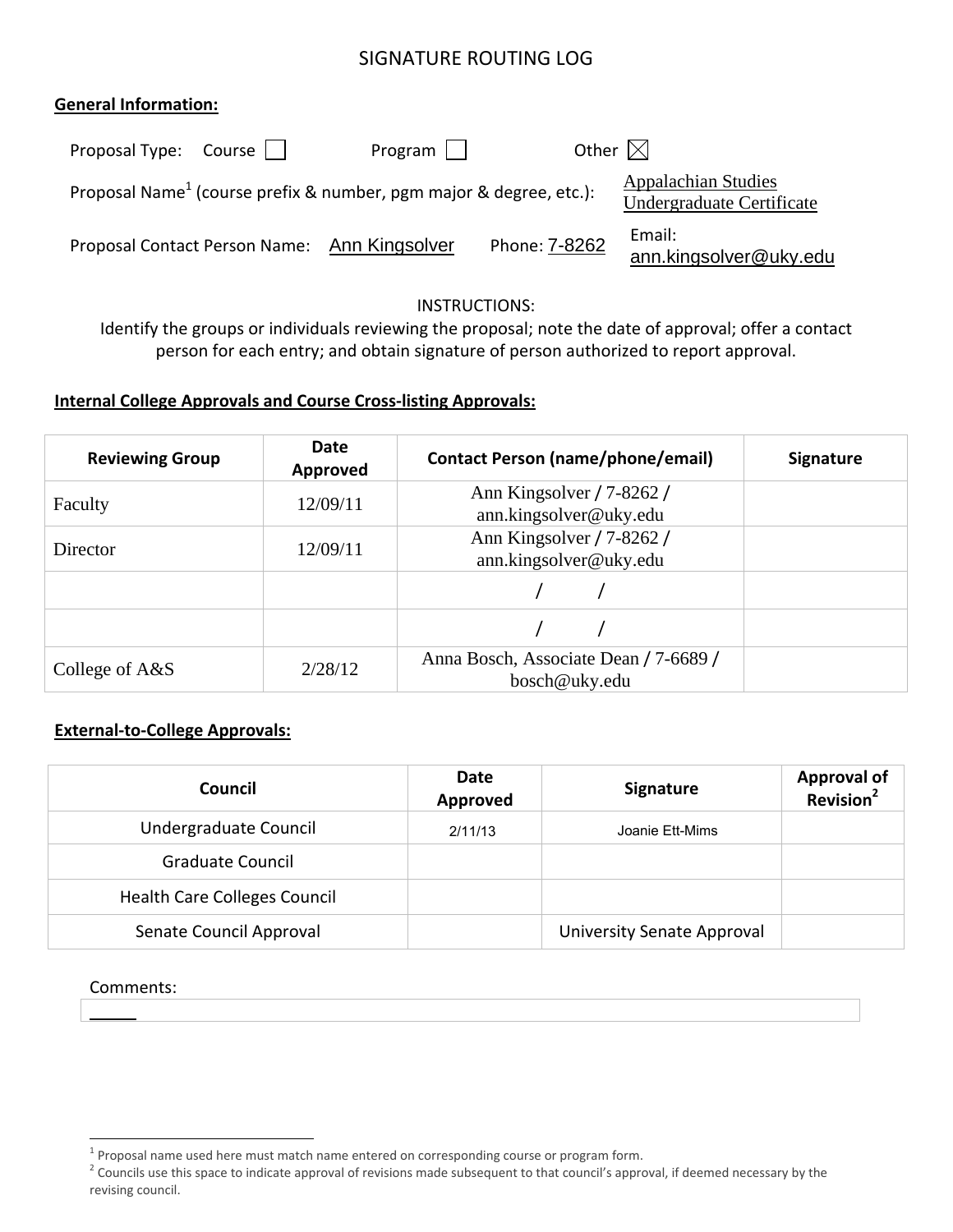Examples of individual programs of study

Here are three examples of programs of study for students successfully completing the Appalachian Studies undergraduate certificate:

1) APP 200 Introduction to Appalachian Studies GEO 321 Land, People, and Development in Appalachia APP 399 Practicum – Appalachian Resource Sustainability (1 hour) JOU 485 Community Journalism CLD 340 Community Interaction

This student could satisfy the engagement requirement through APP 399 at UK's Robinson Center for Appalachian Resource Sustainability in Breathitt County on youth agricultural entrepreneurship, and satisfy the capstone requirement through writing a paper for Community Interaction on participatory evaluation of a proposed economic development project in Appalachia.

2) APP 200 Introduction to Appalachian Studies MUS 301 Appalachian Music ENG 482G Affrilachian Literature HIS 580 History of Appalachia

This student could satisfy the engagement requirement by working in a summer arts camp in an Appalachian county, and write a capstone paper for HIS 580 on the cultural diversity in coal camps of the early twentieth century and how that has influenced forms of social expression in Appalachian social movements.

3) APP 200 Introduction to Appalachian Studies EES 385-001 Hydrology and Water Resources FOR 460 Forest Hydrology & Watershed Management CPH 601-001 Environmental Health

This student could satisfy the engagement requirement by serving as an Appalachian Center intern for the KY Riverkeeper, helping to create a waterways trail, and write a capstone paper for CPH 601-001 on water quality issues to manage for in preventing regional health hazards related to watersheds originating in Appalachian Kentucky.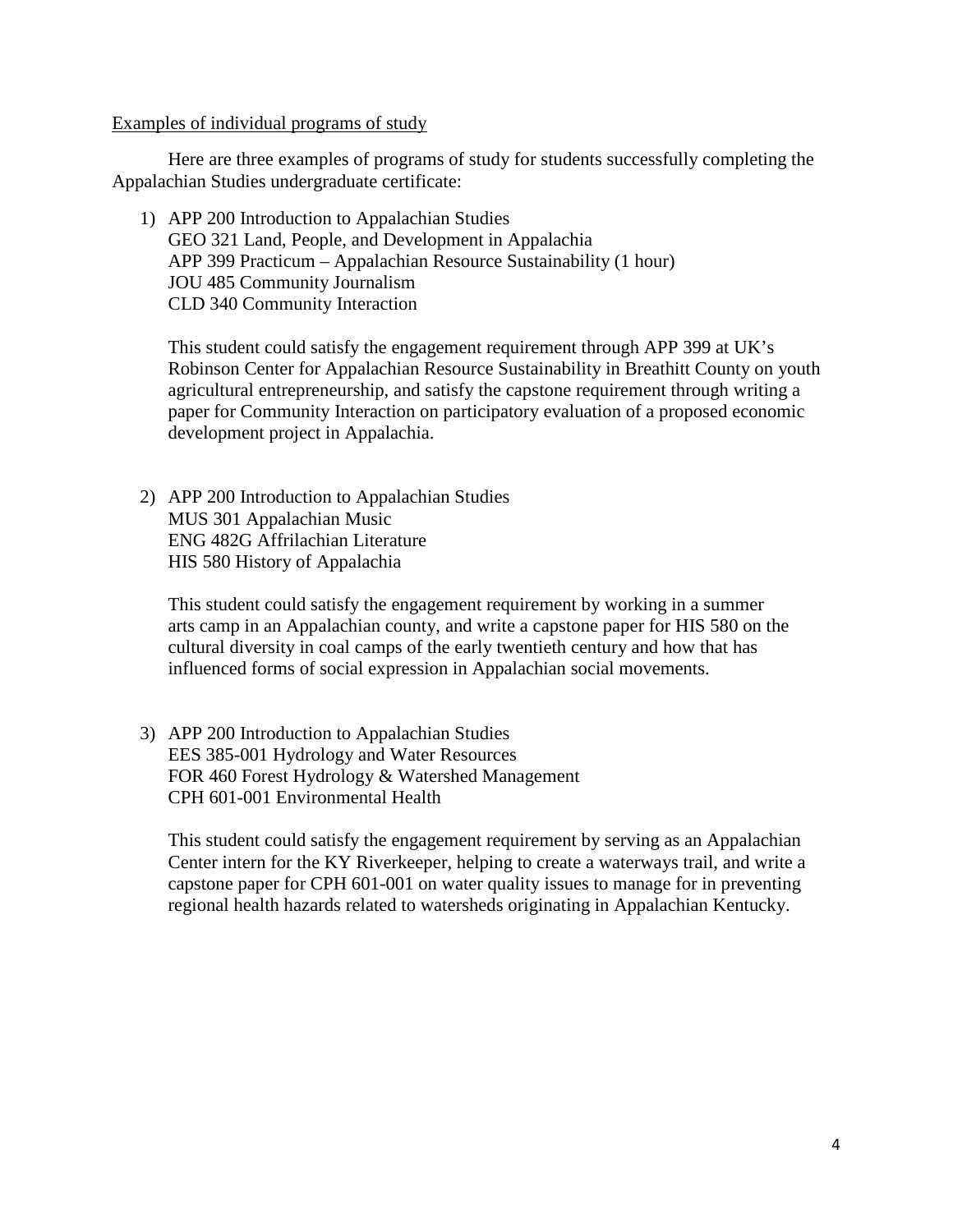Advising checklist for the Appalachian Studies undergraduate certificate

\_\_\_ APP 200

Brief rationale of interests guiding coursework within the certificate:

Courses in at least two colleges related to that rationale:

\_\_\_\_\_\_\_\_\_\_\_\_\_\_\_\_\_\_\_\_\_\_\_\_ 3 hrs.

\_\_\_\_\_\_\_\_\_\_\_\_\_\_\_\_\_\_\_\_\_\_\_\_ 3 hrs. (300-level or above)

 $\frac{3 \text{ hrs.}}{3 \text{ hrs.}}$  (300-level or above)

[Courses for less than 3 hours may be taken for the certificate, as long as the total number of hours is at least 12.]

\_\_\_\_\_\_\_\_\_\_\_\_\_\_\_\_\_\_\_\_\_\_\_\_\_\_\_\_\_\_\_\_\_\_\_\_\_\_\_\_\_\_\_\_\_\_\_\_\_\_\_\_\_\_\_\_\_\_\_\_\_\_\_\_\_\_\_\_\_\_\_\_\_\_\_

\_\_\_\_\_\_\_\_\_\_\_\_\_\_\_\_\_\_\_\_\_\_\_\_\_\_\_\_\_\_\_\_\_\_\_\_\_\_\_\_\_\_\_\_\_\_\_\_\_\_\_\_\_\_\_\_\_\_\_\_\_\_\_\_\_\_\_\_\_\_\_\_\_\_\_

\_\_\_\_\_\_\_\_\_\_\_\_\_\_\_\_\_\_\_\_\_\_\_\_\_\_\_\_\_\_\_\_\_\_\_\_\_\_\_\_\_\_\_\_\_\_\_\_\_\_\_\_\_\_\_\_\_\_\_\_\_\_\_\_\_\_\_\_\_\_\_\_\_\_\_

Engagement requirement met through \_\_\_\_\_\_\_\_\_\_\_\_\_\_\_\_\_\_\_\_\_\_\_\_\_\_\_\_\_\_\_\_\_\_\_\_\_\_\_\_\_\_\_\_

(may be a for-credit or non-credit experience)

Capstone requirement met through: \_\_\_\_\_\_\_\_\_\_\_\_\_\_\_\_\_\_\_\_\_\_\_\_\_\_\_\_\_\_\_\_\_\_\_\_\_\_\_\_\_\_\_\_\_\_

(one of the courses listed above, or other experience – no additional credit hours required)

\_\_\_\_\_\_\_\_\_\_\_\_\_\_\_\_\_\_\_\_\_\_\_\_\_\_\_\_\_\_\_\_\_\_\_\_\_\_\_\_\_\_\_\_\_\_\_\_\_\_\_\_\_\_\_\_\_\_\_\_\_\_\_\_\_\_\_\_\_\_\_\_\_\_\_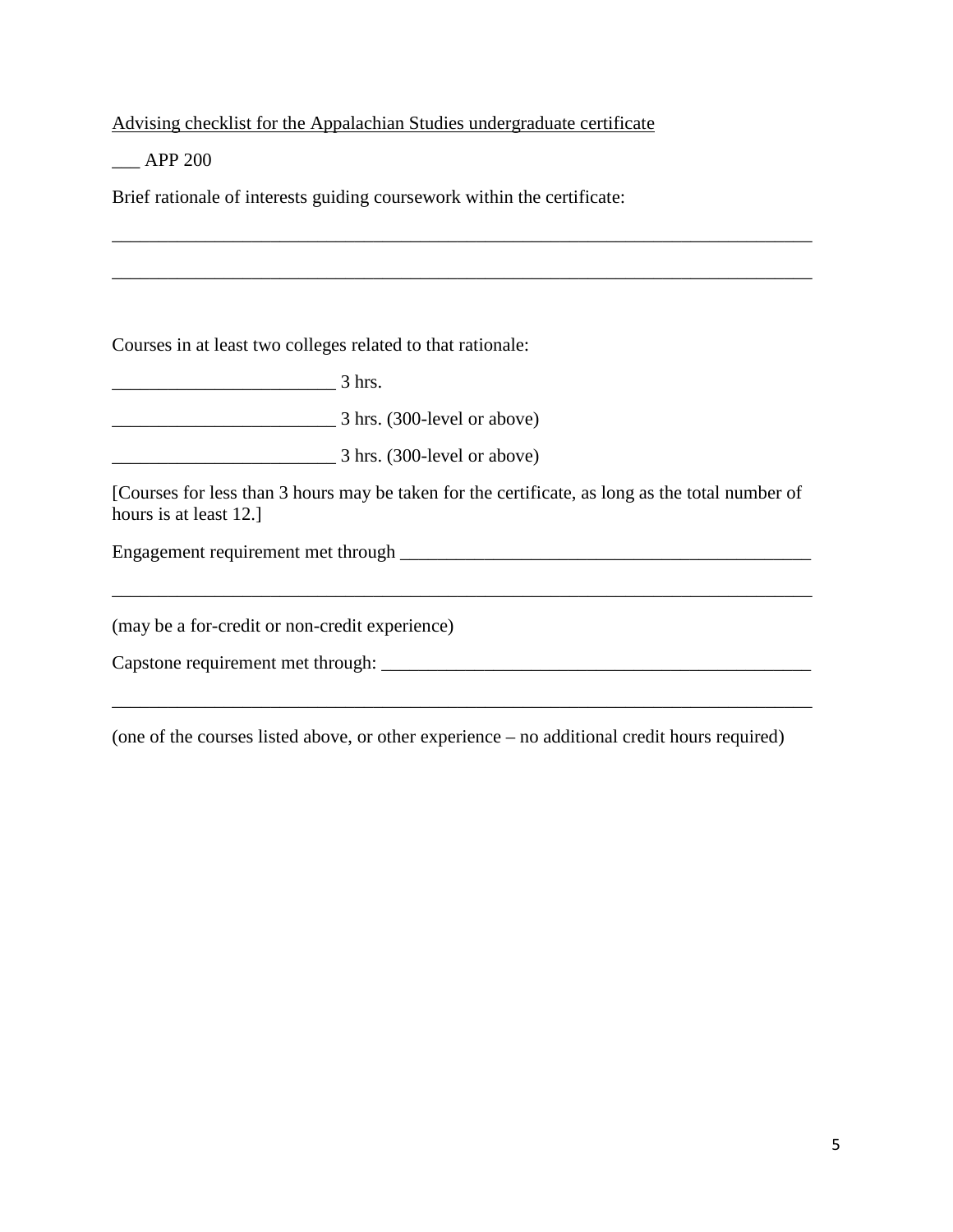### Course and program assessment plan

The only course that is required of, and will be a learning experience in common for, all students enrolled in the Appalachian Studies undergraduate certificate is APP 200, Introduction to Appalachian Studies. That course is offered every semester at the University of Kentucky, with well over 100 seats each time, and it is a UK Core course meeting the Citizenship (IV) requirement in the area of Community, Culture and Citizenship in the USA. All students enrolled in the certificate program and earning a C or better in APP 200 (a requirement of the certificate program) will have, then, demonstrated proficiency in the Student Learning Outcomes stated in the APP 200 syllabus. These Student Learning Outcomes are common to the syllabus for APP 200 regardless of which Appalachian Studies faculty member teaches the course. Students completing APP 200 successfully will:

A. Demonstrate an understanding of historical, societal, and cultural differences, such as those arising from race, ethnicity, gender, sexuality, language, nationality, religion, political and ethical perspectives, and socioeconomic class.

B. Demonstrate a basic understanding of how these differences influence issues of social justice and/or civic responsibility.

C. Demonstrate an understanding of historical, societal, and cultural contexts relevant to the subject matter of the course.

D. Demonstrate an understanding of at least two of the following, as they pertain to Appalachia:

- a. Societal, cultural, and institutional change over time
- b. Civic engagement
- c. Regional and national comparisons
- d. Power and resistance

E. Demonstrate a basic understanding of effective and responsible participation in a diverse society.

F. Recognize the presence of stereotypes and how they serve the interests of some groups while disempowering and marginalizing others.

G. Learn to recognize the distinct but complementary ways of discovery and representation in the arts, humanities, and social sciences through readings and lectures representing multidisciplinary perspectives.

H. Learn to obtain and critically evaluate information from documentary films, the Internet, and library/archival sources. The University of Kentucky Libraries' Special Collection on Appalachia is the largest repository of information on Appalachia in the United States. Students will gain familiarity with the opportunities for student research and writing that the Appalachian Collection provides.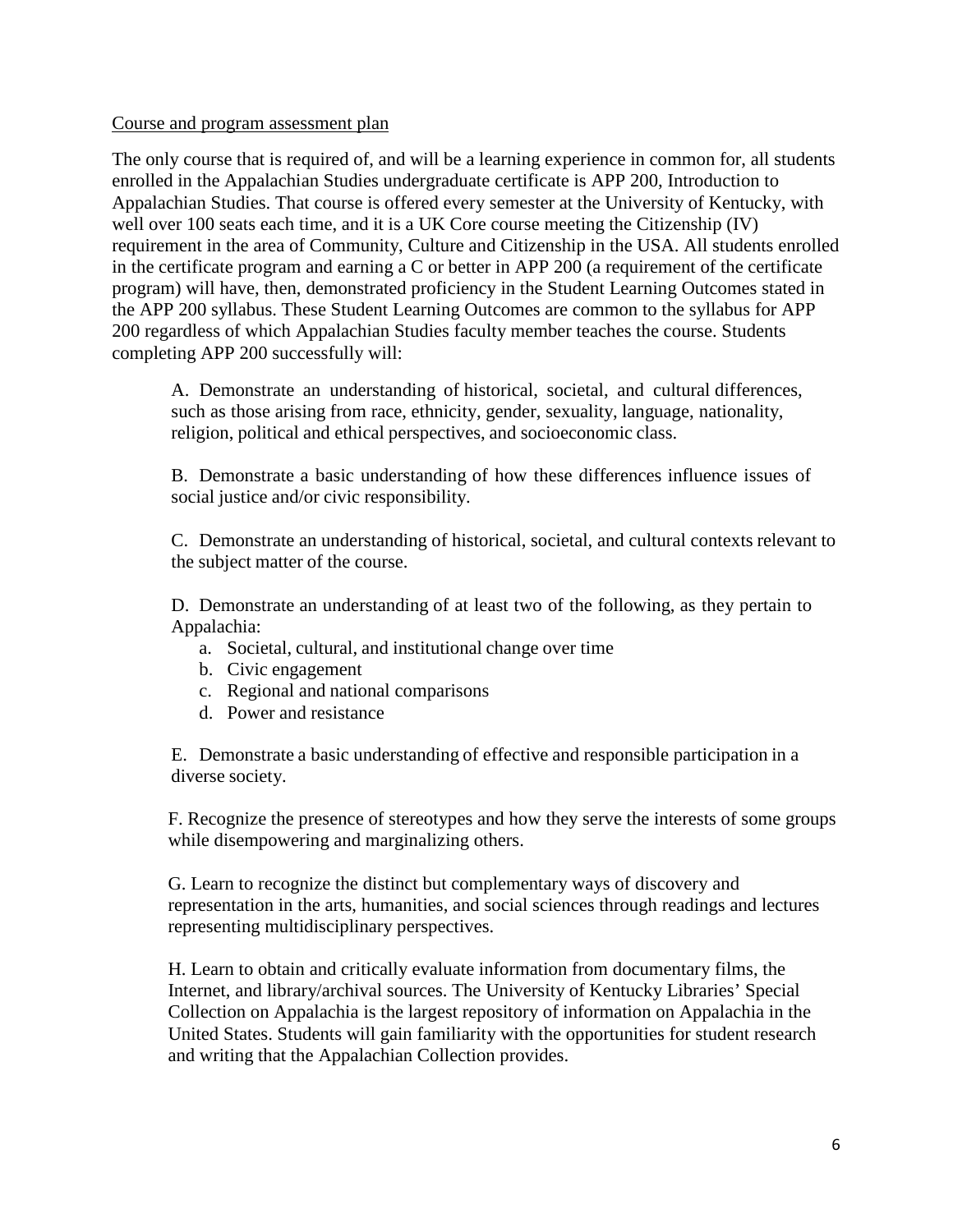The assessment of whether students meet the stated learning outcomes is done through the collection of a paper sample by the committee assessing the course as part of the UK Core, and by the instructor through additional assignments. Every student in the course writes analytical papers, even in a large lecture course with seven discussion sections. Here is a sample of a writing assignment collected for assessment of the UK Core Student Learning Outcomes:

In a six-page, double-spaced essay, describe opposing viewpoints (with specific examples) that you learned about in (1) the archival exercise on the 1931-32 coal miners' strike in Harlan and Bell Counties, KY, (2) the archival exercise you did in Special Collections on Kentuckians' positions on the Vietnam War, (3) the documentary film *Deep Down* and (4) the novel *Eli the Good* by Silas House. Then discuss what consideration of multiple vantage points in these sources has taught you about how people learn within families, communities, and as a nation to express, understand, and act on very different views and still move forward together as a group.

All students in the certificate program will be required to satisfy a practicum requirement, through a service-learning course, internship, the individual APP 399 practicum course, or other experiential education in the Appalachian region supervised primarily or secondarily by a UK faculty member (whether for credit or not). In order to complete the practicum requirement, a student will need to keep a journal and turn that in as evidence of having met the Student Learning Outcome for the practicum:

A student will demonstrate an understanding of the relationship between scholarly literature on the Appalachian region, media coverage of current events and issues in the Appalachian region, and lived experience in the region through discussion and analysis of this relationship in a journal kept during the practicum.

Journals will be assessed for evidence of meeting this Student Learning Outcome by the Appalachian Studies Program Director and one other Appalachian Studies faculty member in order to record that a student has met the practicum requirement for the undergraduate certificate program. Similarly, the Appalachian Studies Program Director will be a second reader of the capstone project or paper, along with the course instructor in the course approved for meeting this requirement in the individual plan of instruction. If the Director is the course instructor, then a second member of the Appalachian Studies Program will be a second reader.

Records will be kept (securely, in a locked file cabinet, and/or password-protected folder) by the Department Manager for the Appalachian Center and Appalachian Studies Program of the students who declared interest in the undergraduate certificate program, of dates of advisement, of experiences serving as practica and courses serving as the sites of capstone projects or papers (to serve as a list of examples for future students), along with those project or paper topics.

Once there is a cohort of students completing the certificate requirements, exit interviews in the form of a focus group of students completing the Appalachian Studies undergraduate certificate will be convened each year within the first six years of the certificate program by the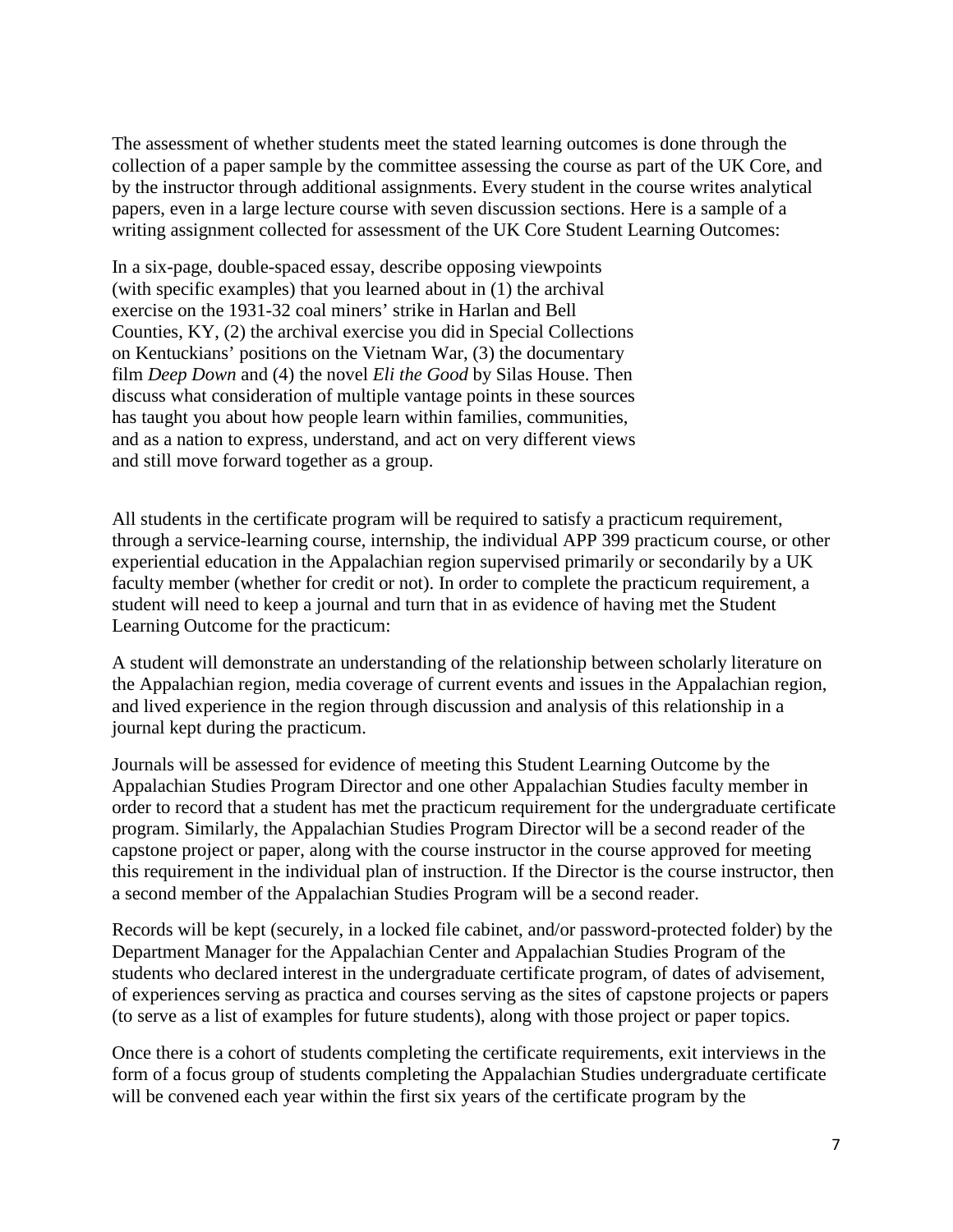Appalachian Studies Program director and at least one other member of the Appalachian Studies faculty. The program will be evaluated in relation to the stated Student Learning Outcome for the practicum: what knowledge do students demonstrate of the relationship between the interdisciplinary Appalachian Studies literature, media coverage of current events and issues in the region, and lived experiences in the region. Students will be asked for their suggestions about the program, and will be asked whether they would like to serve as mentors to current certificate students as they continue their studies or careers, and the Department Manager will keep a current list of those having completed the certificate and collect information from them periodically about their subsequent educational and employment experiences. In keeping with University requirements of certificate proposals, the certificate program will be evaluated in six years through a compilation of the abovementioned collected information and a meeting of deans of colleges most involved in the certificate program to recommend any changes to the certificate program going forward.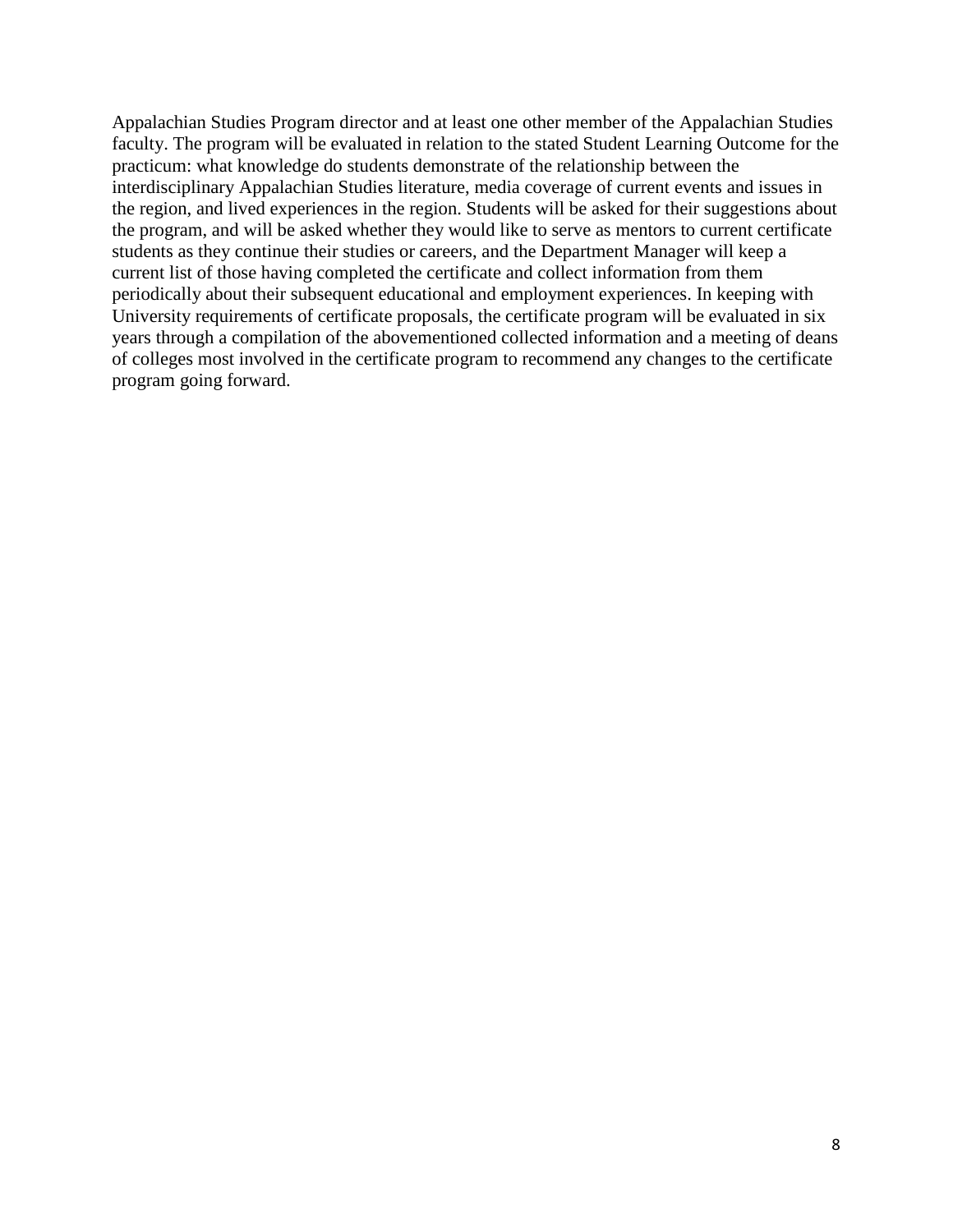Members of the Appalachian Studies Program Curriculum Committee (UK faculty) Ron Pen, College of Fine Arts Rosalind Harris, College of Agriculture, Food, and Environment Dwight Billings, College of Arts & Sciences Jane Jensen, College of Education Carol Mason, College of Arts & Sciences Nancy Schoenberg, College of Medicine Ann Kingsolver, Director, Appalachian Studies Program and Appalachian Center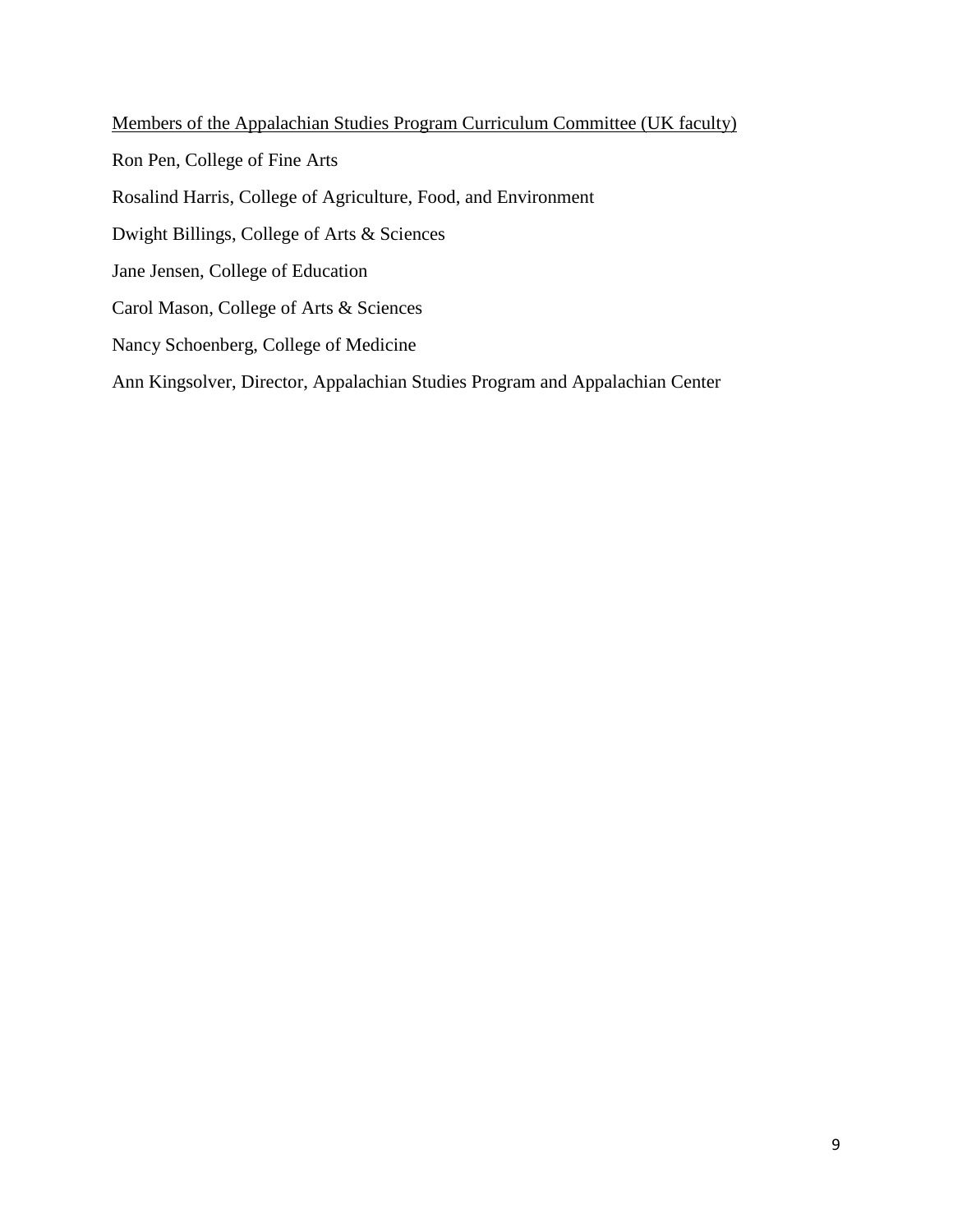# Appalachian Studies Faculty & Relevant Staff Members

| Name:                         | College:                                        | Department:                                                           |
|-------------------------------|-------------------------------------------------|-----------------------------------------------------------------------|
| Mary Anglin                   | Arts & Sciences                                 | Anthropology                                                          |
| Joanna Badagliacco            | Arts & Sciences                                 | Sociology                                                             |
| Srimati Basu                  | Arts & Sciences                                 | Gender & Women's<br><b>Studies</b>                                    |
| <b>Shannon Elizabeth Bell</b> | Arts & Sciences                                 | Sociology                                                             |
| Dwight Billings               | Arts & Sciences                                 | Sociology                                                             |
| <b>Stan Brunn</b>             | Arts & Sciences                                 | Geography                                                             |
| Jennifer Cramer               | Arts & Sciences                                 | Linguistics                                                           |
| Al Cross                      | Communication and Information                   | <b>Institute for Rural</b><br>Journalism &<br><b>Community Issues</b> |
| <b>Alison Davis</b>           | College of Agriculture, Food<br>and Environment | Agricultural<br>Economics                                             |
| <b>Matthew Deffendall</b>     | <b>Undergraduate Education</b>                  | <b>First Generation</b><br>Initiatives                                |
| Alan DeYoung                  | Education                                       | <b>Educational Policy</b><br>Studies and<br>Evaluation                |
| David Ditsch                  | College of Agriculture, Food<br>and Environment | Plant & Soil Sciences                                                 |
| Marcelo Guzman                | Arts & Sciences                                 | Chemistry                                                             |
| Ellen Hahn                    | <b>Nursing</b>                                  |                                                                       |
| <b>Rosalind Harris</b>        | College of Agriculture, Food<br>and Environment | Community &<br>Leadership Studies                                     |
| James Hougland                | Arts & Sciences                                 | Sociology                                                             |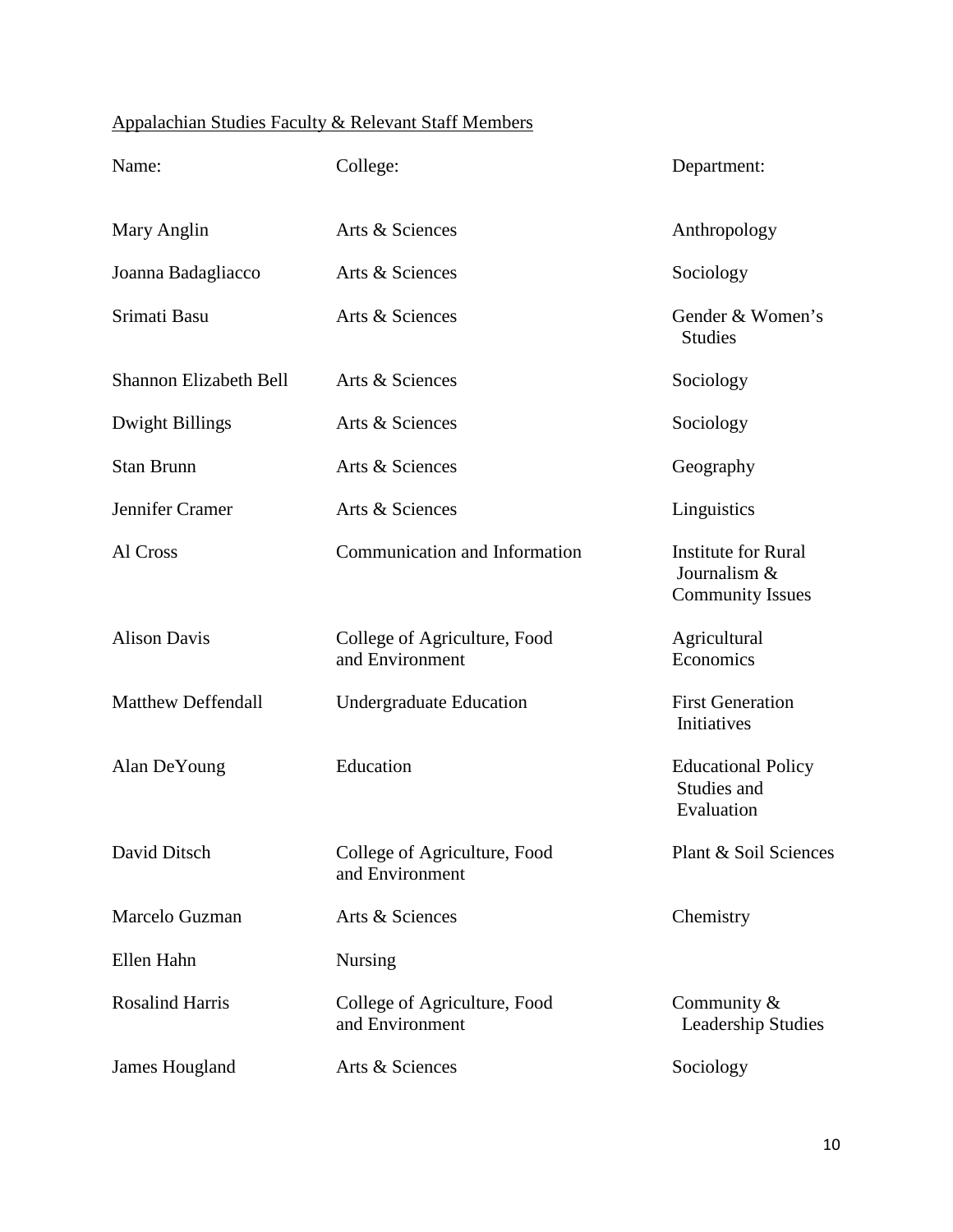| Jane Jensen           | Education                                                          | <b>Educational Policy</b><br>Studies & Evaluation     |
|-----------------------|--------------------------------------------------------------------|-------------------------------------------------------|
| Sarah Kercsmar        | Nursing; and<br>Communications and Informational<br><b>Studies</b> |                                                       |
| Ann Kingsolver        | Arts & Sciences                                                    | Dir., Appalachian<br>Studies & Center<br>Anthropology |
| Carol Mason           | Arts & Sciences                                                    | Gender & Women's<br><b>Studies</b>                    |
| <b>Kang Namkoong</b>  | Agriculture, Food and<br>Environment                               | Community &<br>Leadership<br>Development              |
| <b>Gurney Norman</b>  | Arts & Sciences                                                    | English                                               |
| Ron Pen               | <b>Fine Arts</b>                                                   | Musicology and<br>Ethnomusicology                     |
| Steven J. Price       | Agriculture, Food and<br>Environment                               | Forestry                                              |
| Karl Raitz            | Arts & Sciences                                                    | Geography                                             |
| Erik Reece            | Arts & Sciences                                                    | English                                               |
| David Royster         | Arts & Sciences                                                    | Math Outreach                                         |
| <b>Audrey Sawyer</b>  | Arts & Sciences                                                    | Earth &<br>Environmental<br>Sciences                  |
| Sue M Scheff          | Arts & Sciences                                                    | <b>AMSTEMM</b>                                        |
| Richard H. Schein     | Arts & Sciences                                                    | Geography                                             |
| Nancy Schoenberg      | Medicine                                                           | <b>Behavioral Science</b>                             |
| Shaunna Scott         | Arts & Sciences                                                    | Sociology                                             |
| <b>Jeff Spradling</b> | <b>Undergraduate Education</b>                                     | Dir., Robinson                                        |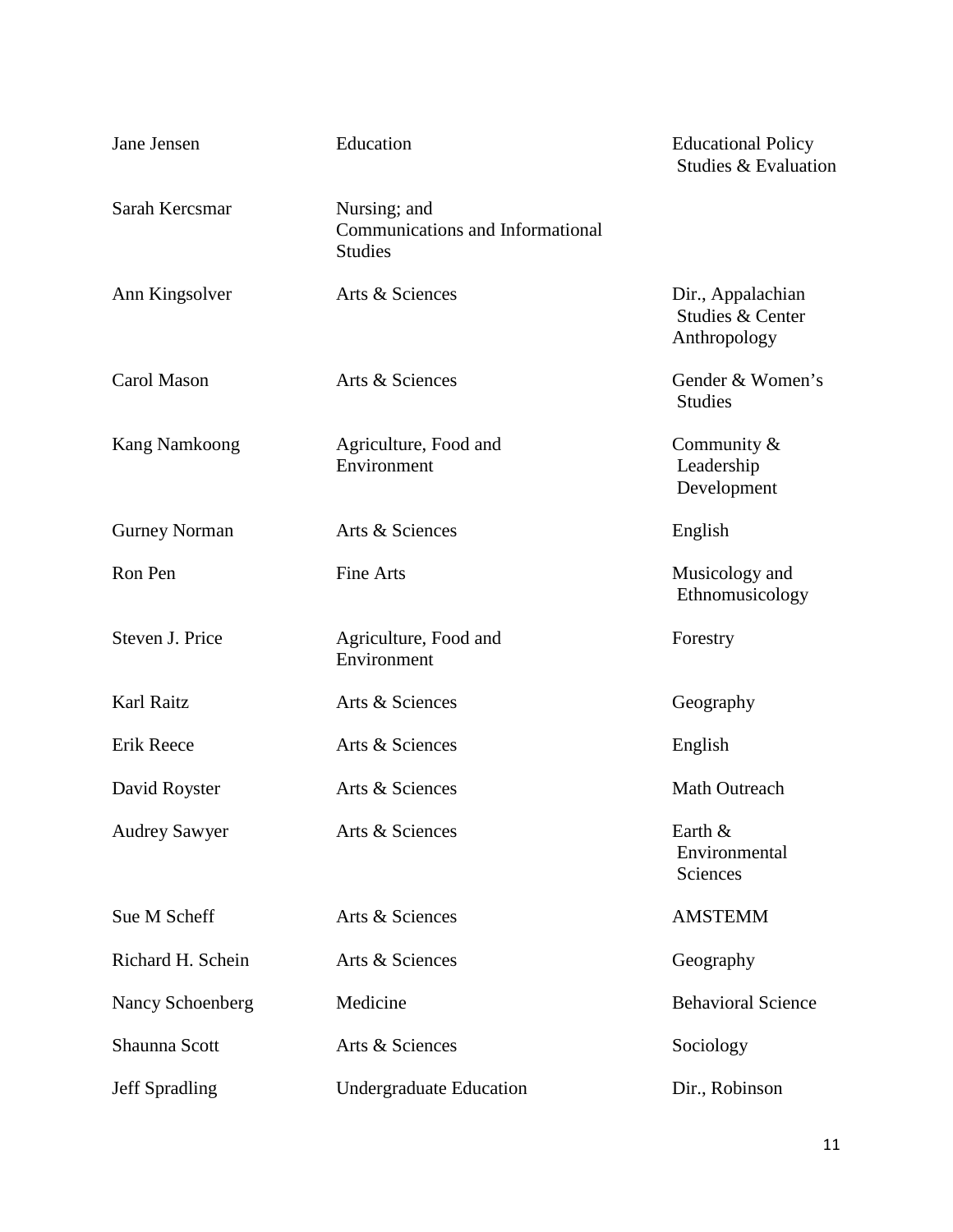|                        |                                      | <b>Scholars Program</b>            |
|------------------------|--------------------------------------|------------------------------------|
| <b>Charles Stamper</b> | Agriculture, Food and<br>Environment | <b>Extension Coord.</b>            |
| Karen Tice             | Arts & Sciences                      | Gender & Women's<br><b>Studies</b> |
| Robin Vanderpool       | <b>Public Health</b>                 | <b>Health Behavior</b>             |
| Frank X. Walker        | Arts & Sciences                      | English                            |
| Matthew W. Wilson      | Arts & Sciences                      | Geography                          |
| Ernest Yanarella       | Arts & Sciences                      | <b>Political Science</b>           |

Relevant Staff Members of the UK Appalachian Center:

Erin Norton, Department Manager

Shane Barton, Program Coordinator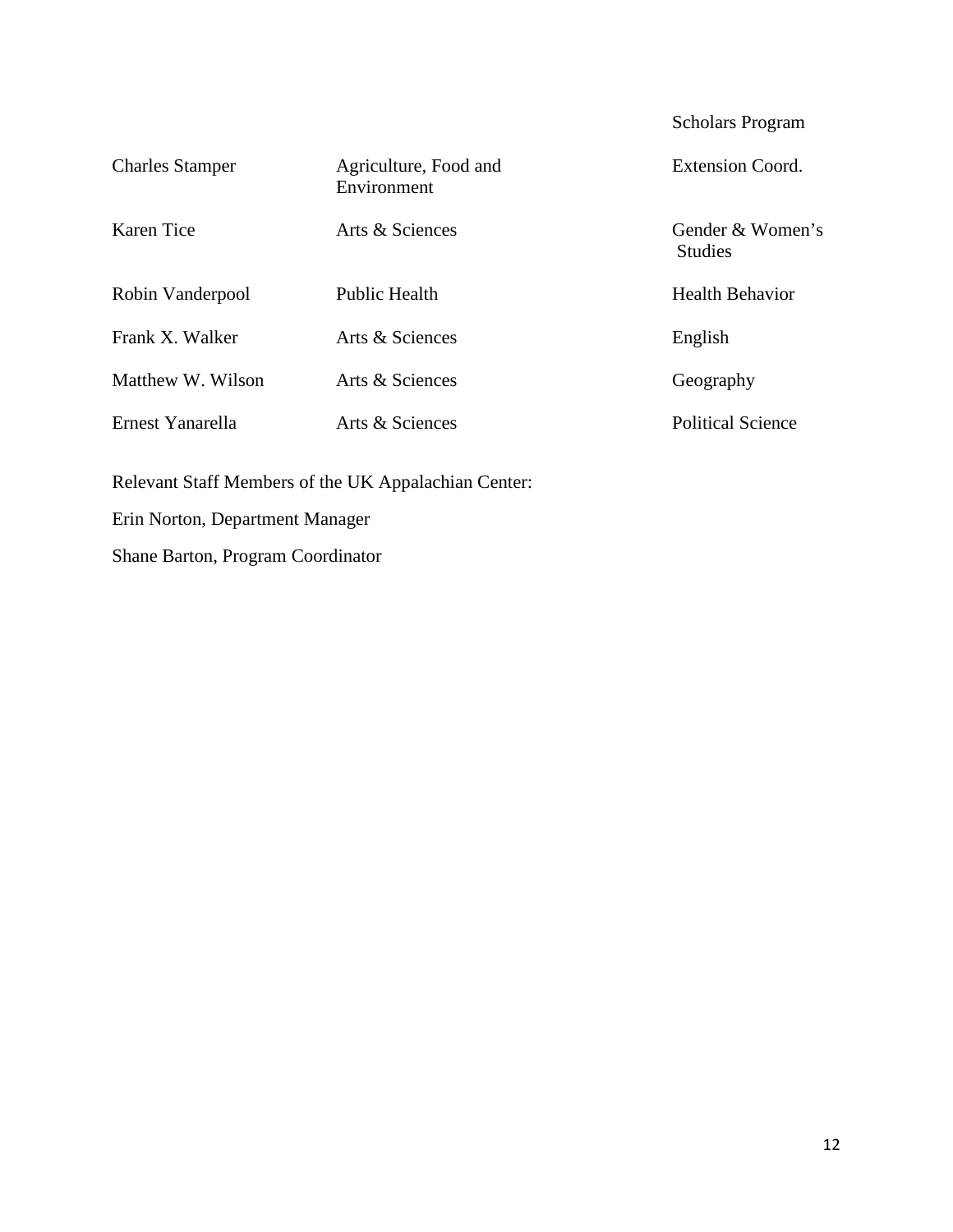### UK COURSES RELATED TO APPALACHIAN STUDIES SUMMER & FALL 2013



#### **SUMMER 2013**

**APP 200 Introduction to Appalachian Studies. Instructor: Catherine Herdman. Meets: On-line, Second six weeks summer session. UK Core course – fulfills the Community, Culture and Citizenship in the USA requirement.** This course is a multidisciplinary introduction to Appalachian culture, history, and society. It will examine how and why the central and southern Appalachian Mountains came to be viewed as a distinct region, "Appalachia," and it will examine Appalachia's place in American life. We will encounter the region's rich traditions of music and literature; its rural social life including kinship and neighborhood institutions; coal mining history, community patterns, and labor struggles; gender; the experiences of Native Americans, African Americans, and Eastern Europeans in Appalachia; inequality and poverty; community politics and grassroots struggles; and current environmental issues including mountaintop removal coal mining.

#### **FALL 2013**

**CLD 102 The Dynamics of Rural Social Life. Instructor: Darryl Anthony Strode. Meets: TR 12:30 pm – 1:45 pm.** This course applies to the UK Core requirement(s): Inquiry - Social Sciences. Introduces major concepts of sociology by exploring social, political and cultural issues confronting rural society and American agriculture, such as: population change, industrialization, energy developments, agricultural change. Students may not receive credit for both this course and SOC 101.

**APP 200 Introduction to Appalachian Studies. Instructor: Ann Kingsolver. Meetings & Times: Lectures on MW 10:00-10:50 a.m. with various Wednesday & Friday discussion sections (see Course Catalog) UK Core course – fulfills the Community, Culture and Citizenship in the USA requirement.** This course is a multidisciplinary introduction to Appalachian culture, history, and society. It will examine how and why the central and southern Appalachian Mountains came to be viewed as a distinct region, "Appalachia," and it will examine Appalachia's place in American life. We will encounter the region's rich traditions of music and literature; its rural social life including kinship and neighborhood institutions; coal mining history, community patterns, and labor struggles; gender; the experiences of Native Americans, African Americans, and Eastern Europeans in Appalachia; inequality and poverty; community politics and grassroots struggles; and current environmental issues including mountaintop removal coal mining.

**GWS 201-003-005 Intro GWS Arts/Humanities. Instructor: Carol Ann Mason. Meets MW 1:00 pm – 1:50 pm and various other times (see Course Catalog). This course applies to the UK Core requirement(s): Inquiry – Humanities.** Introduces students to basic methods of humanistic inquiry in Gender and Women's Studies examines cultural beliefs and meanings about men and women and explores the lives achievements and creative expressions of women in a cross-cultural interactive and interdisciplinary format.

**SOC 235-001 Inequalities in Society. Instructor: Shaunna L Scott. Meets: TR 2:00 pm – 3:15 pm. UK Core course – fulfills the Community, Culture and Citizenship in the USA requirement.** Analysis of the social origins, development, and persistence of inequality in various societies. One of the five modules for this course focuses on Appalachia. Prereq: SOC 101 or CLD 102.

**GWS 250-001 Social Movements. Instructor: Karen Tice. Meets: TR 3:30 pm – 4:45 pm.** This course examines women's social movements across at least three different cultural/national world areas, including key theories that explain the origins, strategies, and success of women's social movements. In this course, we critically analyze case studies from different parts of the world to understand how social movements work on the ground and in specific cultural environments with unique historical trajectories, attending to ways in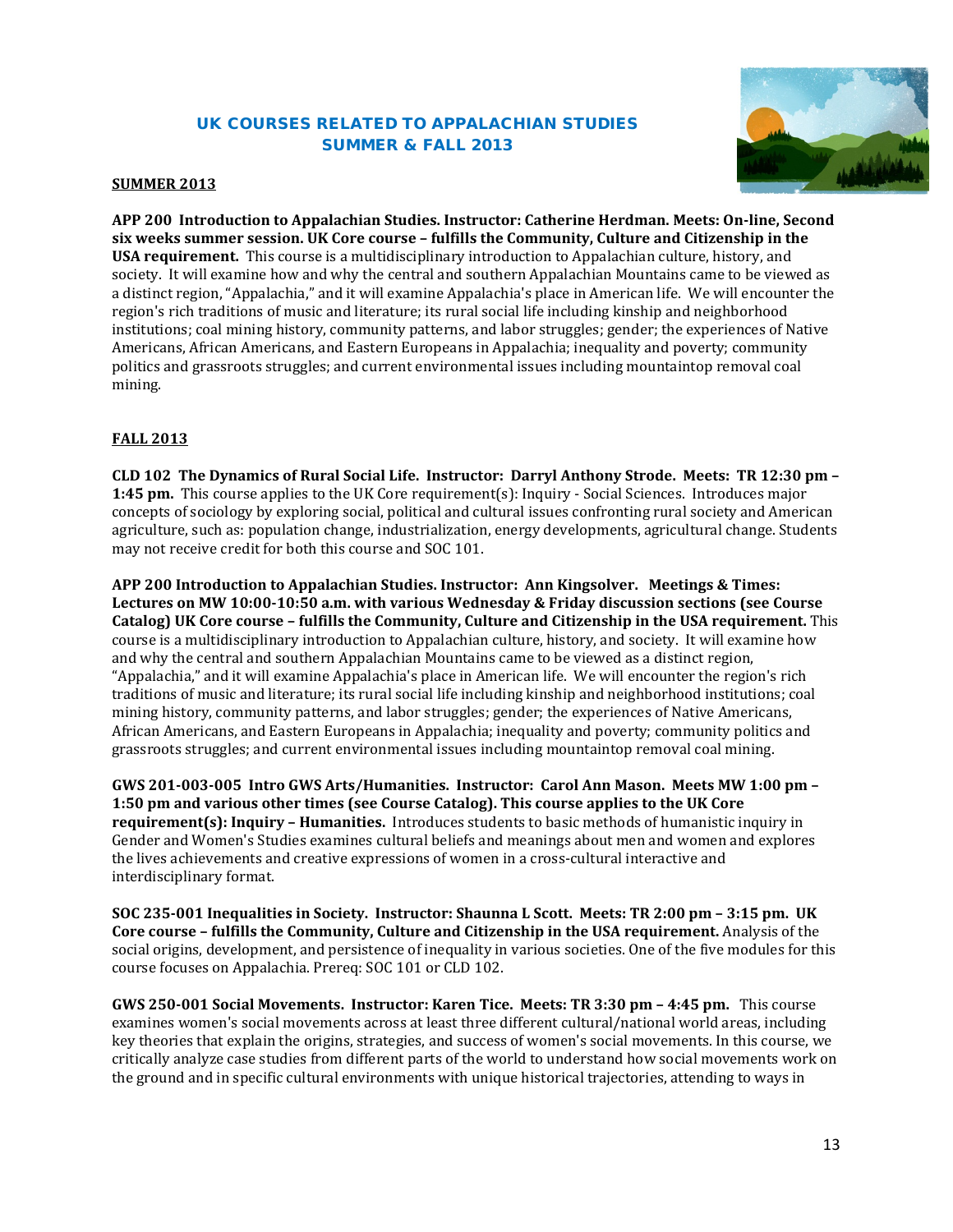which social movements are shaped by, and do or do not result in changes to, structures of gender, race, ethnicity, class, and sexuality.

**CLD 260 Community Portraits. Instructor: Richard C Maurer. Meets: MWF 9:00 am – 9:50 am.** This course introduces the social science concept of community. The focus will be on definitions of community, and the different types of communities that exist in society. Students will gather and analyze information in real communities that represent different types of community.

**A&S 300-004 International Perspectives on Refugees and Humanitarianism. Instructor: Sasikumar Balasundaram. Meets: TR 11:00 am – 12:15 pm**. The instructor brings direct, global experience to instruction about international refugees and humanitarian aid through various media. This course meets the A&S social science elective requirement; the International Studies distribution requirements in Human Rights & Social Movements, International Relations, International Development, and East, South, and Southeast Asia; and counts toward the Global Studies certificate.

**AEC 300-003 Tops AEC: Ag & Rural Spatial Economics. Instructor: Alison F. Davis. Meets: TR 8:00 am – 9:15 am.** Study in special topics in agricultural economics. May be repeated under a different subtitle to a maximum of six credits. A course may be offered twice under a given subtitle. Lecture, one to three hours; laboratory, zero to six hours per week. Prereq: ECO 201.

**MUS 301 Appalachian Music. Instructor: Ronald A Pen. Meets: MWF 12:00 pm – 12:50 pm.** A survey of musical genre and styles in the Southern Appalachian region. Vocal and instrumental, sacred and secular materials will be covered, together with the interchanges between African American and European American contributions.

**SOC 302-001 Soc Research Methods. Instructor: Shannon Elizabeth Bell. Meets: TR 3:30 – 4:45 pm.** A focus on issues of social and behavioral research design, covering such topics as the relationship between theory and research, the ethics of social science research, units of analysis, identification of variables and statement of hypotheses, sampling, measurement, and modes of social observation. Prereq: Sociology majors and minors only.

**LIN 317-001 Language and Society: Language & Globalization. Instructor: Jennifer S Cramer. Meets: MWF 11:00 am – 11:50 am.** This course will introduce students to various topics concerning the interaction between language use and social and cultural phenomena, including topics of language and cultural meaning, social segmentation and linguistic variation, bi- and multi-lingual communities, and the ethnography of communication.

**AEC 324-401 Agricultural Law. Instructor: Clinton R Quarles. Meets: T 6:00 pm – 8:45 pm.** A study of legislation, administrative regulations, constitutions and court cases that have economic ramifications on agricultural and rural life. Prereq: "C" or better in ECO 201.

**ANT 325-001 Language and Culture. Instructor: Jennifer S. Cramer. Meets: MWF 12:00 pm – 12:50 pm**. This course is an introduction to linguistic anthropology. The course reviews the basic principles of linguistic analysis and examines the ways in which linguistic structures interact with and reflect cultural variation.

**SOC 335-001 Sociology of Gender. Instructor: Shannon Elizabeth Bell. Meets: TR 12:30 pm – 1:45 pm.** A sociological study of gender as a socially and culturally constructed phenomenon. Topics shall include the intersection of gender and race/ethnicity and class; sexualities; gender and social movements; sociological theories concerning gender; feminist theory; and research on the relevance of gender to various subfields of sociology. Prereq: SOC 101 or CLD 102.

**SOC 340 Community Interaction. Instructor: Lorraine E Garkovich. Meets: MW 3:30 pm – 4:45 pm.**  Examines community effects on group and individual behavior from the perspective of sociological social psychology. By focusing on individuals, individuals in groups, and groups, special emphasis is given to how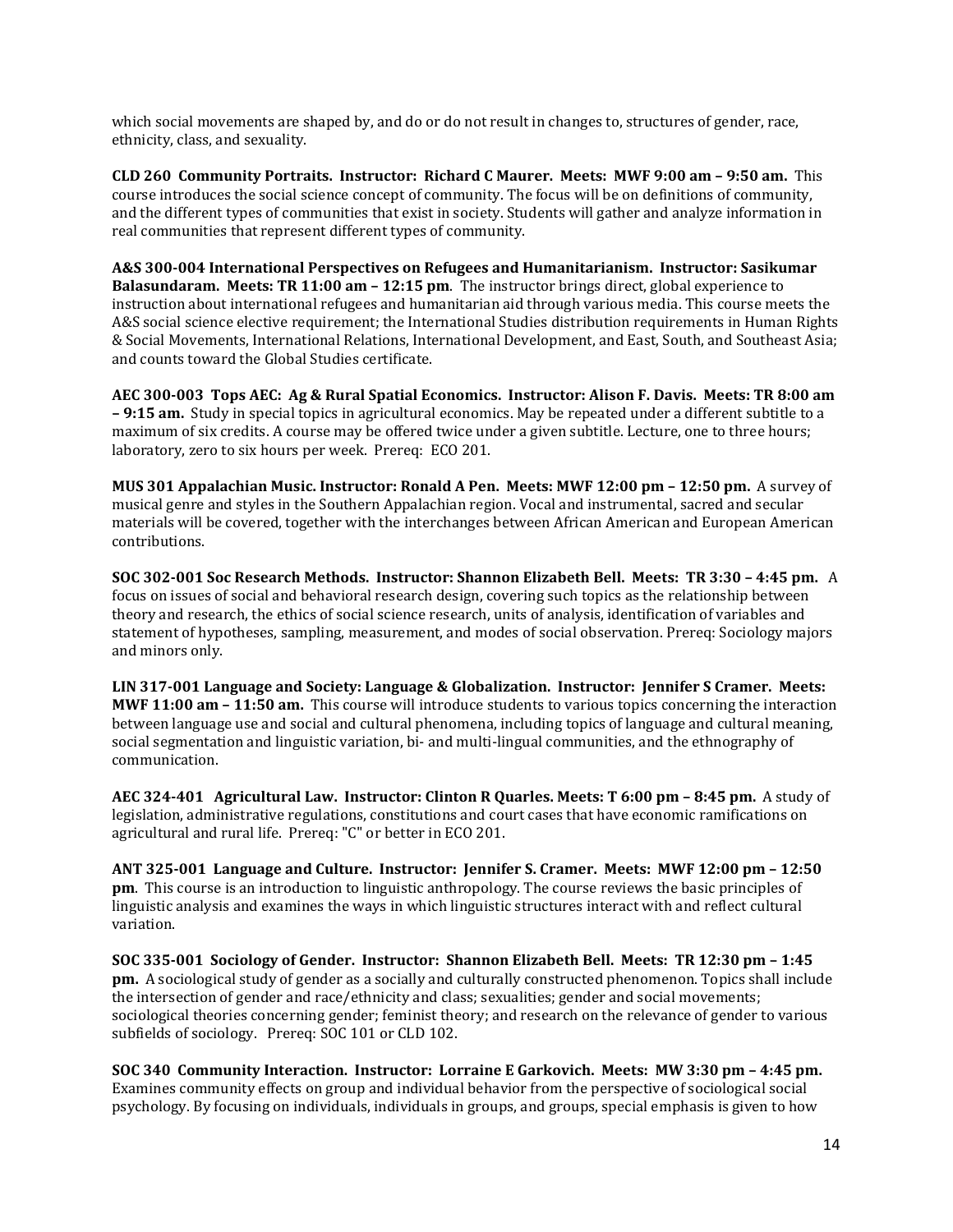community context shapes the attitudes, beliefs, and actions of individuals as well as their interactions with others. Prereq: CLD 102 or SOC 101 or consent of instructor. Primary registration access limited to SOC and CLD majors and remaining seats open during secondary registration.

**ENG 359-001 The Kentucky Literary Heritage. Instructor: Erik A. Reece. Meets: TR 12:30 pm – 1:45 pm.** A course exploring the rich literary heritage of the Commonwealth of Kentucky and the greater Appalachian region, surveying its local history and diversity as well as its wider significance for American art. Authors covered can include early figures such as William Wells Brown, the first African-American novelist, and John Fox Jr., the first million-selling novelist; Robert Penn Warren, first Poet Laureate of the United States and author of All the King's Men; Elizabeth Madox Roberts; Harriette Arnow, winner of the National Book Award in 1954 for The Dollmaker; counter-cultural writers of the 60's and 70's such as Hunter S. Thompson, Gurney Norman, and Ed McClanahan; contemporary Kentucky writers such as Wendell Berry, Erik Reece, Bobbie Ann Mason, Sara Jeter Naslund, C. E. Morgan, Kim Edwards, and Gayle Jones; and contemporary award-winning poets such as Frank X Walker, Nikky Finney, and Maurice Manning. Provides ENG Major Elective credit and ENG minor credit. Prereq: Completion of UK Core Composition and Communication I-II requirement or equivalent.

**CLD 360-001 or SOC 360-001 Environmental Sociology. Instructor: TBD. Meets: MWF 12:00 pm – 12:50 pm. UK Core course – fulfills the Community, Culture and Citizenship in the USA requirement.** A sociological study of the inter-relationship between human societies and the natural environment. Topics may include population growth; food systems; energy; climate change; risk perception; disasters; sustainability; social movements; and environmental justice.

**EES 385-001 Hydrology and Water Resources. Instructor: Audrey H. Sawyer. Meets: TR 12:30 pm – 1:45 pm.** The occurrence, movement, and quality of fresh water in the water cycle, including environmental problems and possible solutions. Case studies are explored through readings, videos, and required field trips. Prereq: GLY 220

**AEC 424 Principles of Environmental Law. Instructor: John K Schieffer. Meets: MWF 12:00 pm – 12:50 pm.** Provides the student with a basic understanding of the principles of United States environmental law. Addresses the framework of the American legal system as it applies to environmental regulation. Covers the sources of environmental law and reviews major federal environmental statutes and judicial decisions addressing specific issues. Prereq: "C" or better in ECO 201.

**FOR 460 Forest Hydrology & Watershed Management. Instructor: Christopher D. Barton. Lecture Meets TR 11:00 am – 12:15 pm. Lab Meets T 2:00 pm – 4:50 pm.** Principles and techniques involved in watershed management as it relates to the practice of forestry. Emphasis is placed on understanding the hydrologic cycle, plant-soil interactions from a land-use and landscape perspective, and the need for implementation of forestry best management practices**.** Prereq: CHE 104 or CHE 105, MA 109 or Calculus, FOR 200, and PLS 366.

**JOU 485 Community Journalism. Instructor: Alvin Cross. Meets Lecture W 5:30 pm – 8:00 pm, Lab TBD.** A study of all aspects of community news media, including editorial and business operations, and the conflicts that can arise between them, as well as the personal-professional conflicts that community journalists must manage to be successful in the field. Lecture, two hours; laboratory, two hours of independent, advanced reporting and writing, for online and possible print publication. May also include photography and broadcast journalism. Prerequisite: JOU 301 or JOU 302.

**CPH 601-001 Environmental Health. Instructor: Nancy E Johnson. Meets: W 3:00 pm – 5:30 pm.** An introduction to the theory and practice of assessing, correcting, controlling, and preventing environmental health hazards that may adversely affect the health of current and future generations. Prerequisites: Undergraduate chemistry and biology, or permission of instructor.

**CPH 601-201 Environmental Health. Instructor: David M Mannino. Meets: SA 8:00 am – 12:00 pm.**  An introduction to the theory and practice of assessing, correcting, controlling, and preventing environmental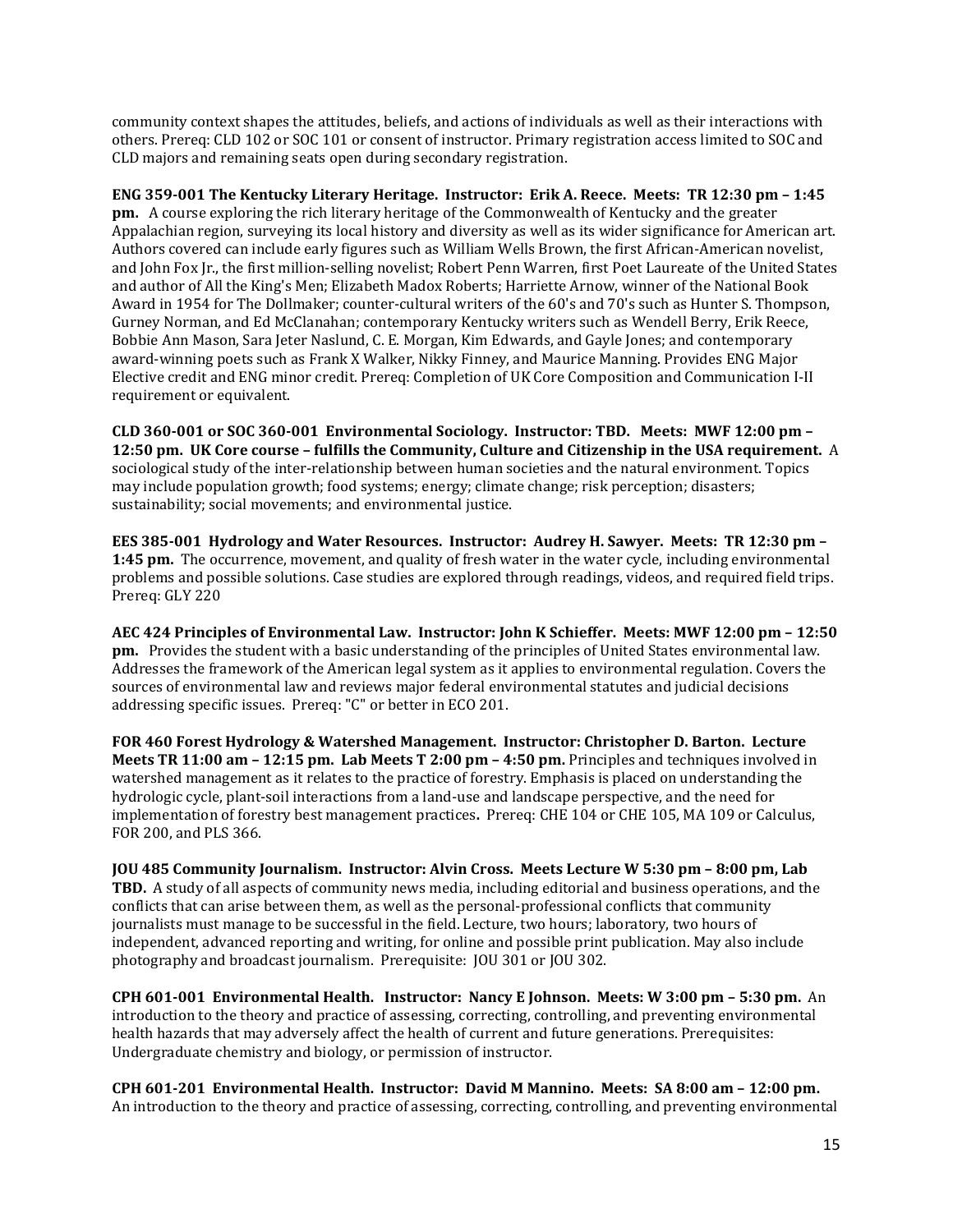health hazards that may adversely affect the health of current and future generations. Prerequisites: Undergraduate chemistry and biology, or permission of instructor.

**GEO 722 Social Geography: Critical GIS. Instructor: Matthew W. Wilson. Meets: W 5:00 pm – 7:45 pm**. Seminar in social geography, including, for example, race and gender, feminist geography, health care, disease and society; the geography of AIDS; the geography of aging and the life course; poverty and social policy; human behavior in space and time; population and migration studies; spatial structure of social networks; transportation of disadvantaged groups. Prereq: Consent of instructor.

**EPE 798 Sem in Higher Education: Sociology Ed. Instructor: Jane Jensen. Meets: W 11:00 am – 1:30 pm.** A critical study of selected problems in higher education. May be repeated to a maximum of nine credits but no more than three credits may be earned under the same title.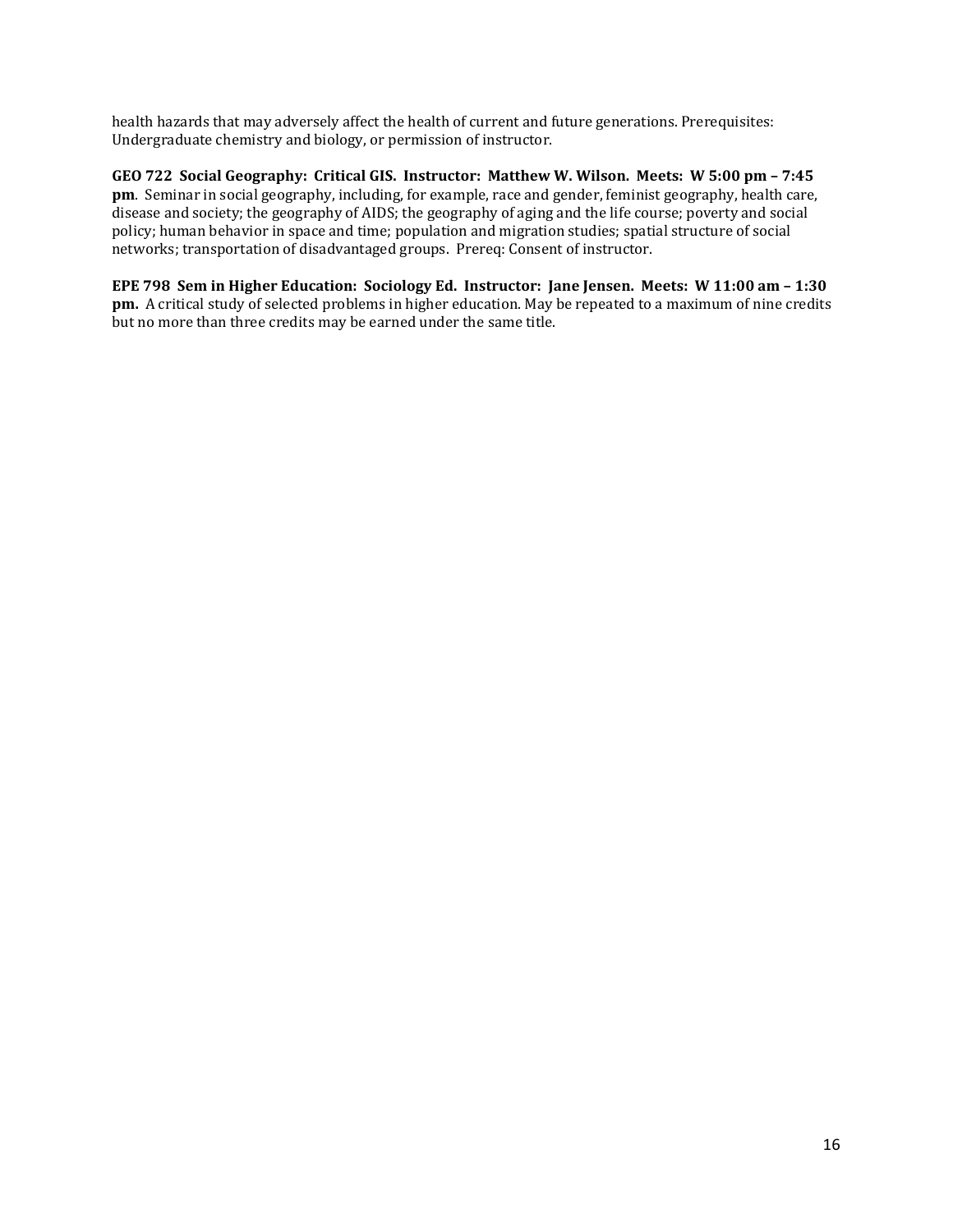### **APP 200: Introduction to Appalachian Studies Fall 2013 Lectures M/W 10-10:50AM Center Theatre, and Discussion Sections meeting weekly**

### **Course Instruction**

Professor Ann Kingsolver, Director, Appalachian Center and Appalachian Studies Office: Appalachian Center Rm. 203, 624 Maxwelton Court Office phone: 859-257-8262 e-mail address: [ann.kingsolver@uky.edu](mailto:ann.kingsolver@uky.edu) My voicemail rolls over into my email, and I check my email every day. Office hours: Mon. 2-3PM, Wed. 11AM-12PM, and by appointment.

Teaching Assistants:

Tammy Clemons, graduate student in Anthropology Office: Appalachian Center, 624 Maxwelton Court Office phone: 859-257-4852 e-mail address: tammy.clemons@uky.edu Office hours: Fri. 2-4PM, and by appointment

Leah Vance, graduate student in Community and Leadership Development Office: Appalachian Center, 624 Maxwelton Court Office phone: 859-257-4852 e-mail address: leah.vance@uky.edu Office hour: Mon. 1-2PM, Thurs. 2-3PM, and by appointment

**Note on e-mail:** Please use your own UK email address and the instructors' UK email addresses in all correspondence related to this course, since some servers are blocked by the UK email system. Communicating with you is important to us, and we do not want your messages to be considered spam. If you do not receive a reply, please follow up by phone in case there has been an e-mail problem. Please use the Blackboard site for this course. If you do not know how to get onto the Blackboard site, please see your instructor as soon as possible. The syllabus for this course is on the APP 200 Blackboard site under "Syllabus" and the readings are entered under "Course Content."

Every student in this three-credit course is required to register for and attend the lectures by Dr. Kingsolver and to also enroll in and attend one of the seven discussion sections. Each discussion section appears independently in the course schedule as APP-200-001 through 007. Here are the meeting times, locations, and instructors:

Section 1: Friday, 10-10:50AM, Patterson Office Tower Rm. 145, Ann Kingsolver Section 2: Friday, 11-11:50AM, Barker Hall Rm. 303, Leah Vance Section 3: Wednesday, 1-1:50PM, Thomas Poe Cooper Bldg. Rm. 212, Leah Vance Section 4: Wednesday, 2-2:50PM, White Hall Classroom Bldg. Rm. 347, Leah Vance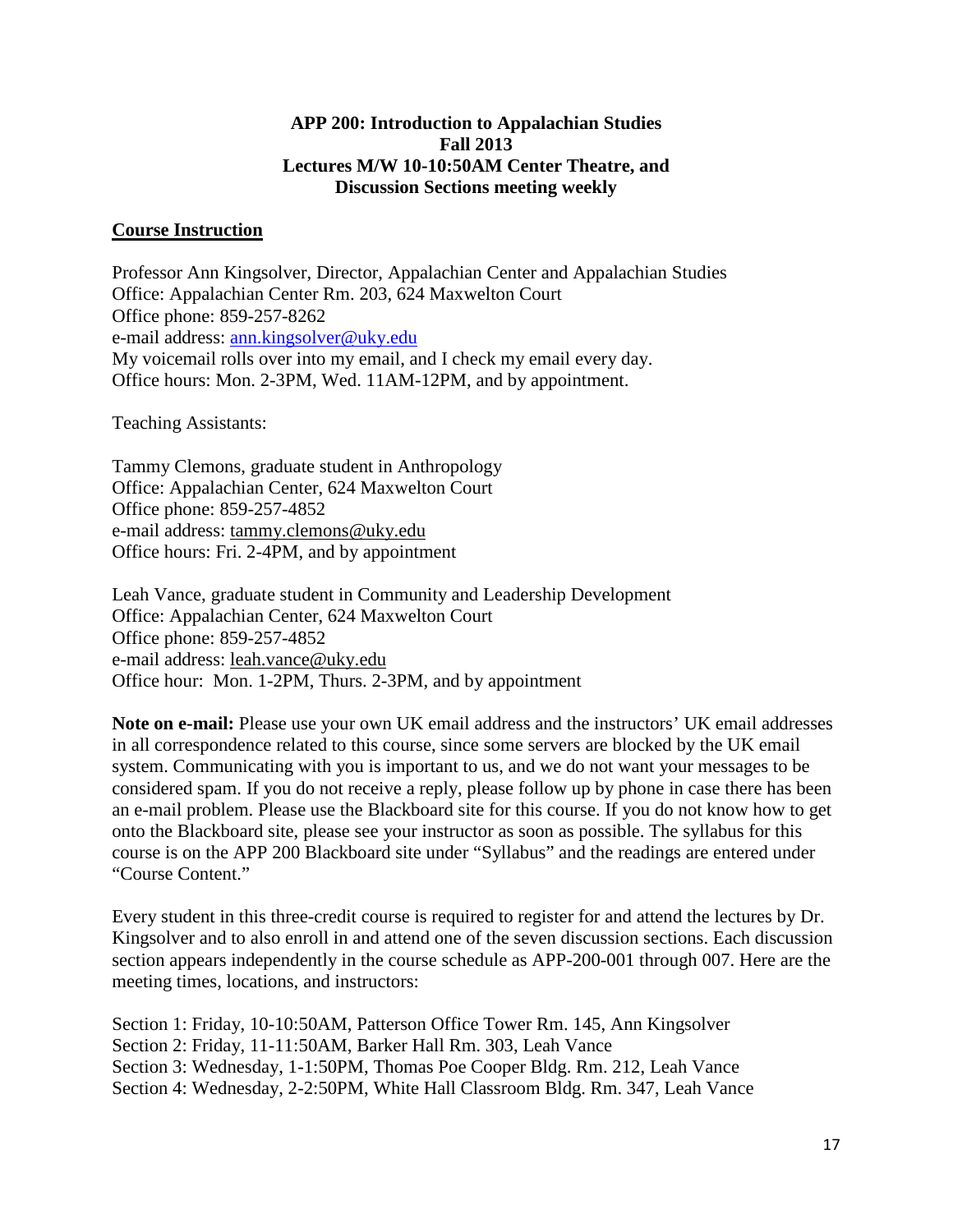Section 5: Friday, 10-10:50AM, Chem./Phys. Bldg. Rm. 287, Tammy Clemons Section 6: Friday, 11-11:50AM, Fine Arts Bldg. Rm. 308B, Tammy Clemons Section 7: Friday, 12-12:50PM, Lucille Caudill Little Fine Arts Library, Rm. 312, Tammy Clemons

### **Course Description**

This course is a multidisciplinary introduction to Appalachian culture, history, and society. It will examine how and why the central and southern Appalachian Mountains came to be viewed as a distinct region, "Appalachia," and it will examine Appalachia's place in American life. We will encounter the region's rich traditions of music and literature; its rural social life including kinship and neighborhood institutions; coal mining history, community patterns, and labor struggles; gender; the experiences of Native Americans, African Americans, and Eastern Europeans in Appalachia; inequality and poverty; community politics and grassroots struggles; and current environmental issues including mountaintop removal coal mining.

### **Learning Outcomes**

This is a UK Core course, meeting the Citizenship (IV) requirement in the area of "Community, Culture and Citizenship in the USA." Students completing this course successfully will:

A. Demonstrate an understanding of historical, societal, and cultural differences, such as those arising from race, ethnicity, gender, sexuality, language, nationality, religion, political and ethical perspectives, and socioeconomic class.

B. Demonstrate a basic understanding of how these differences influence issues of social justice and/or civic responsibility.

C. Demonstrate an understanding of historical, societal, and cultural contexts relevant to the subject matter of the course.

D. Demonstrate an understanding of at least two of the following, as they pertain to Appalachia:

- a. Societal, cultural, and institutional change over time
- b. Civic engagement
- c. Regional and national comparisons
- d. Power and resistance

E. Demonstrate a basic understanding of effective and responsible participation in a diverse society.

As part of your training on U.S. citizenship, written assignments for the course will enable you to explore individual and collective decision-making in Appalachia, and identify and evaluate conflicts, compromises and ethical dilemmas in civic life.

In this course, you will be learning through individual and group analysis of multidisciplinary readings and lectures, documentary and fiction films, Internet sources, and primary archival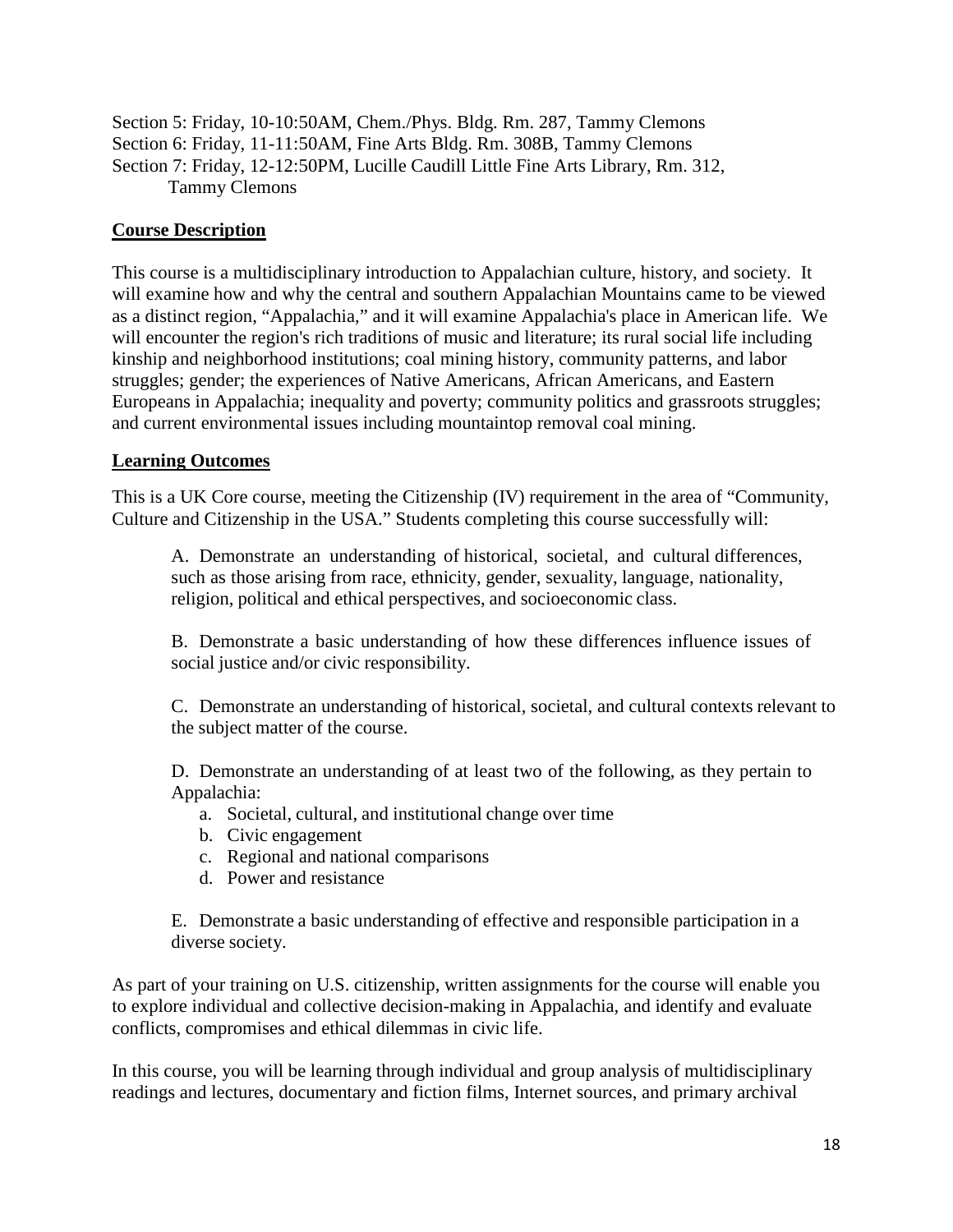materials. Each source is equally important to your learning experience, and is treated as a text to consider closely. As part of our consideration of citizenship in and beyond Appalachia, we will be examining representations and images of Appalachia and inclusive and exclusive decisionmaking regarding residents of the region. Sometimes we will be discussing contentious community issues and stereotypes that have marginalized particular communities. It will be everyone's responsibility to engage in respectful consideration of diverse perspectives and the course material, instructors, and your fellow students in the course.

These additional learning goals apply, then, to this course:

F. Recognize the presence of stereotypes and how they serve the interests of some groups while disempowering and marginalizing others.

G. Learn to recognize the distinct but complementary ways of discovery and representation in the arts, humanities, and social sciences through readings and lectures representing multidisciplinary perspectives.

H. Learn to obtain and critically evaluate information from documentary films, the Internet, and library/archival sources. The University of Kentucky Libraries' Special Collection on Appalachia is the largest repository of information on Appalachia in the United States. Students will gain familiarity with the opportunities for student research and writing that the Appalachian Collection provides.

### **Archival Exercises**

Students will have the opportunity in this course to work with primary materials from the Appalachian Special Collection at UK through online archival exercises. You will receive the detailed instructions for these exercises in lecture and discussion section, and they will involve reading the materials closely, writing your responses, and being prepared to draw on what you learn in simulations in discussion section and in your course paper. This is an exciting opportunity for direct learning about the topics in this course, and you are welcome to further explore the materials in Special Collections with the reference librarians during your undergraduate career.

# **Required Texts**

House, Silas. 2009. Eli the Good. Somerville, MA: Candlewick Press.

Straw, Richard A., and H. Tyler Blethen, eds. 2004. High Mountains Rising: Appalachia in Time and Place. [Any reading on the syllabus mentioned by chapter refers to this textbook.]

There are a few other readings on the syllabus that will be available to you electronically through the APP 200 Blackboard site, and they will be noted clearly as "on Blackboard."

The two course texts are on reserve in Young Library and in the Appalachian Center. If you do not own the books, it is still possible (and required) to do the assigned reading. The articles on Blackboard are required reading for the course, as well. If you do not have access to a computer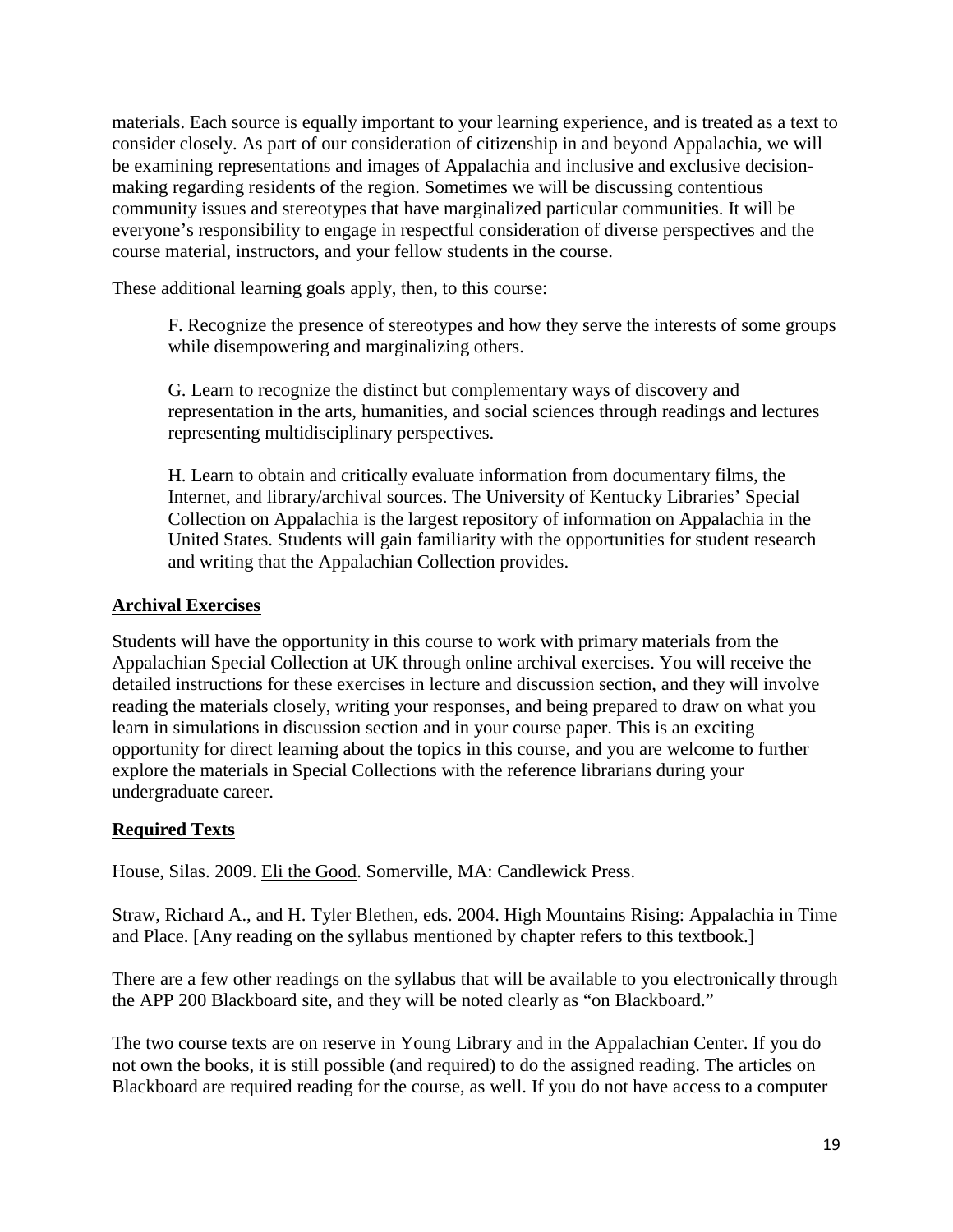at home, there are computer labs in Young Library and other buildings on campus; if you need assistance gaining access to the course materials, just let us know.

Each article on Blackboard includes the full referencing information, so that you can cite the article properly in written papers. After a quoted or paraphrased section, you should include the last name of the author (of the article, not the collection), the date of publication, and the page number. Here is an example: "Once we are able to discuss race and racism in these broad terms, we will be able to construct a response not only to the damage wrought by Katrina, but also to that which occurs across the country every day" (Powell, Jeffries, Newhart and Stiens 2006: 61).

### **Course Requirements**

### Participation: 10%

You are *required* to have done the reading each week by the time your discussion section meets, but it is highly recommended that you do each week's reading *before* the lectures and films, so that you will have a better understanding of that material, and how it all fits together. It is your responsibility to remain current with the readings. You will sometimes be asked in section to do in-class writing assignments on that week's material, and you will always need to have a question for discussion ready based on the readings. These will be turned in, and will be counted toward your participation grade.

Students are required to prepare for and attend all lectures, having done the reading for that week, and to attend and participate in all discussion section meetings. In addition to bringing discussion questions, you will also be asked (sometimes without prior announcement) to do inclass writing to focus your thoughts for discussion, or to participate in and summarize small group discussions of the material. The participation grade includes some 1-page writing assignments which are announced on the syllabus. Please bring your syllabus with you to all class meetings, and consult it regularly.

Attendance will be taken in section and sometimes (without prior announcement) in lecture, and your participation grade will reflect your attendance and active involvement in the course. (See the attendance policy, below.)

### Paper: 30%

Students will be required to write one original six-page, double-spaced paper in this course. Specific instructions for the paper will be posted on the common Blackboard site for the course, and will be gone over in lecture and in discussion section. It will give you an opportunity to discuss what you learn from the course material across formats and topics. Your paper will need to be uploaded onto Blackboard under Assignments for purposes of UK Core assessment by the University. If you need help with uploading that paper, please see your discussion section instructor.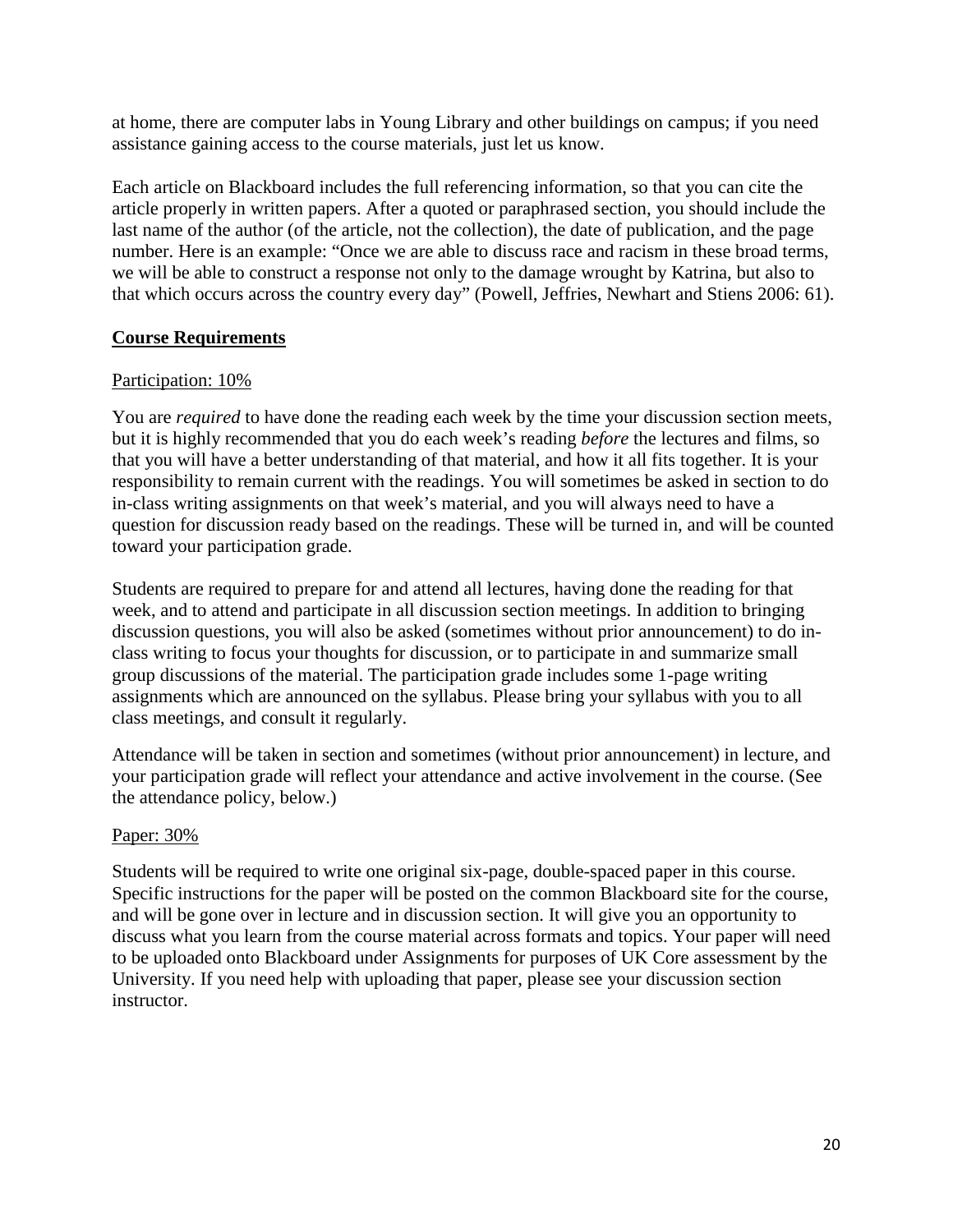### Exams: 60% - an in-class midterm worth 30% and an in-class final worth 30%

There will be an in-class midterm exam on Monday, October 14. The midterm exam will include a combination of multiple choice and short essay questions incorporating all the material covered in lecture, discussion sections, and online archival exercises. The midterm grade assigned to each student by the required UK deadline will include the grade for this exam. Midterm exams will be returned to students in section. Midterm grades for the course will be posted on my UK by the deadline established in the Academic Calendar for this semester, October 25 at midnight.

The structure of the final exam will be similar to the structure of the midterm, but you will have twice as much time to complete it. The final exam period for this course is 3:30-5:30PM on Tuesday, December 17 (as noted on the course schedule on this syllabus). The final exam will not be cumulative; you will be examined on material covered in the course since the midterm exam.

### Extra Credit Opportunity (worth 2 possible points added to your final grade

There will be some announced opportunities to learn more about Appalachia beyond the classroom. If you attend one of those announced events (which will also be announced on the shared Blackboard site) and write a 1-page, double-spaced paper summarizing the event and relating it to the course material and give it to your discussion section instructor, you may receive up to 2 points of extra credit on your final course grade.

### **Grading Policy**

Although participation in small and large group discussions will constitute part of your participation grade, all written grades will be based on individual work. There is a direct correspondence between points and percentage points for the course requirements, and letter grades on assignments will be given to assist students in figuring out how you are doing in the course. A paper worth 30% of your course grade, for example, will be worth 30 points and the paper will be assigned a letter grade as well, based on a 30-point scale corresponding to the 100 point grading scale in the course. This means that, if you are interested in your final grade in the course, you should be most attentive to how the points you earn for your work are adding up overall in relation to potential points in the course, and not to the letter grade on a particular assignment.

The grading scale for this course will be: 90 or above, A; 80-89B; 70-79C; 60-69D; and 59 or below, E.

### **Attendance Policy**

Attendance of both lecture and discussion sections is required in this course. More than two unexcused absences will automatically result in the lowering of your participation grade in the course by one point for the third and each subsequent absence, up to 8 points. Sign-in sheets will be passed around in every section meeting to note attendance. Attendance will be taken through sign-in sheets in some lecture meetings, without announcement, but not in all lectures. (This takes too much class time, with such a large group.) *You are expected to attend all lectures and film screenings,* and they will be included in the material for discussion each week in section, along with all of the readings assigned for that week. Make-up film screenings will only be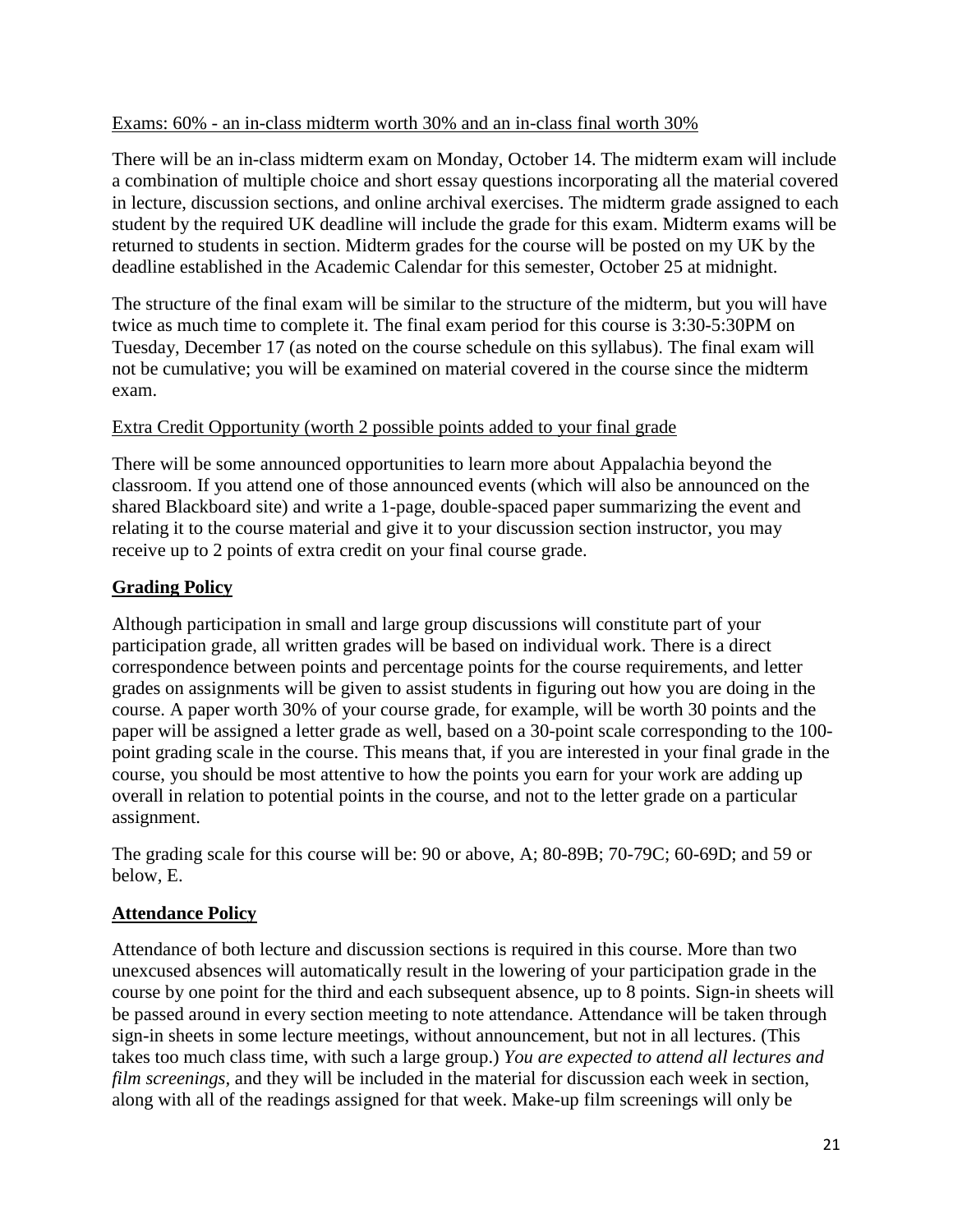arranged in the case of excused absences, with acceptance of appropriate documentation. Lecture notes will not be provided to students, but in cases of excused absences, you can discuss the material you missed with one of your instructors during office hours.

The UK policy on excused absences (S.R. 5.2.4.2) defines the following as acceptable reasons for excused absences: (a) serious illness, (b) illness or death of family member, (c) Universityrelated trips, (d) major religious holidays, and (e) other circumstances found to fit "reasonable cause for nonattendance" by the professor. Students anticipating an absence for a major religious holiday are responsible for notifying the instructor in writing of anticipated absences due to their observance of such holidays no later than the last day in the semester to add a class. Students may be asked to verify their absences in order for them to be considered excused. Appropriate notification of absences due to university-related trips is required prior to the absence.

According to UK policy, students are expected to withdraw from the class if more than 20% of the classes scheduled for the semester are missed (excused or unexcused), but if you need to discuss your circumstances with us, we will work with you. There is a medical withdrawal option, for example.

Make-up work: Late papers will be accepted for up to one week, although if they are late for unexcused reasons, they will not receive full credit. If you miss an exam for excused reasons, there will be an opportunity to take a (different) make-up exam for up to one week after the midterm. If your absence is unexcused, there will not be a make-up opportunity for the midterm. If you miss the final exam for an excused reason (for an example, if you have a family emergency), there will be a 24-hour window in which to take a (different) make-up exam; beyond that, it will be necessary to take an incomplete in the course, because we will need to meet a single deadline for turning in all students' grades in the course.

### **Academic Integrity**

Students in this course are expected to honor the academic integrity statement made by students entering UK: "As a new member of the University of Kentucky community, I join students, faculty, and staff in upholding academic honesty in my studies and work. I acknowledge that dishonesty in any form devalues my education and my institution. Therefore, I will conduct myself in a manner that reflects the highest goals of academic scholarship." In this course, which will focus on citizenship, we will be considering reciprocal responsibilities, and the instructors will similarly state to you that we will work with you to create a classroom community with mutual respect and integrity.

Here is the UK policy on academic integrity:

*Per university policy, students shall not plagiarize, cheat, or falsify or misuse academic records. Students are expected to adhere to University policy on cheating and plagiarism in all courses. The minimum penalty for a first offense is a zero on the assignment on which the offense occurred. If the offense is considered severe or the student has other academic offenses on their record, more serious penalties, up to suspension from the university may be imposed.*

*Plagiarism and cheating are serious breaches of academic conduct. Each student is advised to become familiar with the various forms of academic dishonesty as explained in the Code of Student Rights and Responsibilities. Complete information can be found at the*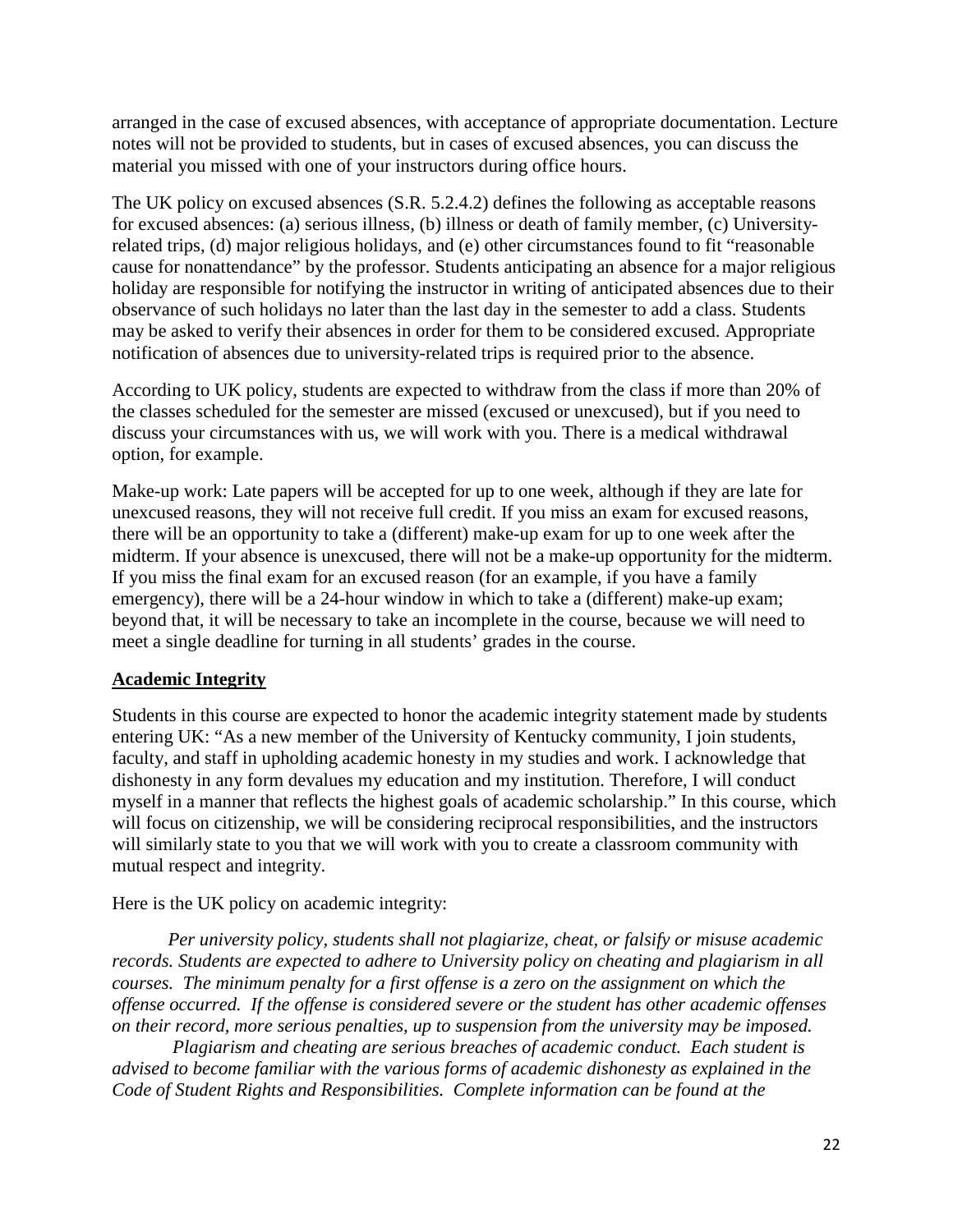*following website:<http://www.uky.edu/Ombud.>A plea of ignorance is not acceptable as a defense against the charge of academic dishonesty. It is important that you review this information as all ideas borrowed from others need to be properly credited.* 

*Part II of Student Rights and Responsibilities (available online [http://www.uky.edu/StudentAffairs/Code/part2.html\)](http://www.uky.edu/StudentAffairs/Code/part2.html) states that all academic work, written or otherwise, submitted by students to their instructors or other academic supervisors, is expected to be the result of their own thought, research, or self-expression.* 

*When students submit work purporting to be their own, but which in any way borrows ideas, organization, wording or anything else from another source without appropriate acknowledgement of the fact, the students are guilty of plagiarism. Plagiarism includes reproducing someone else's work, whether it be a published article, chapter of a book, a paper from a friend or some file, or something similar to this. Plagiarism also includes the practice of employing or allowing another person to alter or revise the work which a student submits as his/her own, whoever that other person may be.*

*Students may discuss assignments among themselves or with an instructor or tutor, but when the actual work is done, it must be done by the student, and the student alone. When a student's assignment involves research in outside sources of information, the student must carefully acknowledge exactly what, where and how he/she employed them. If the words of someone else are used, the student must put quotation marks around the passage in question and add an appropriate indication of its origin. Making simple changes while leaving the organization, content and phraseology intact is plagiaristic. However, nothing in these Rules shall apply to those ideas which are so generally and freely circulated as to be a part of the public domain (Section 6.3.1).*

*Please note: Any assignment you turn in may be submitted to an electronic database to check for plagiarism.*

A good rule of thumb in this course is that if you are using more than four words in a row from a source, you need to make that a quotation and cite your source. If you are simply rearranging words from a source, then you are paraphrasing it and that requires citation, also. If you are unsure of what constitutes plagiarism, or have any other questions about academic integrity, then you are encouraged to talk with one of your instructors in this course.

Because this is a UK Core course, your work may be used in evaluating whether the course meets the UK Core requirement (as part of the University's accreditation process), but that assessment is not an evaluation of individual instructors or students, and your work will not be used for any other purpose.

### **Accommodation due to Disability**

If you have a documented disability that requires academic accommodations, please see Dr. Kingsolver as soon as possible. In order to receive accommodations in this course, you must provide a Letter of Accommodation from the Disability Resource Center (Room 2, Alumni Gym, 257-2754, email address: jkarnes@email.uky.edu) for coordination of campus disability services available to students with disabilities.

As with anyone else needing accommodation in the course for any reason, we are happy to work with you. Please let us know.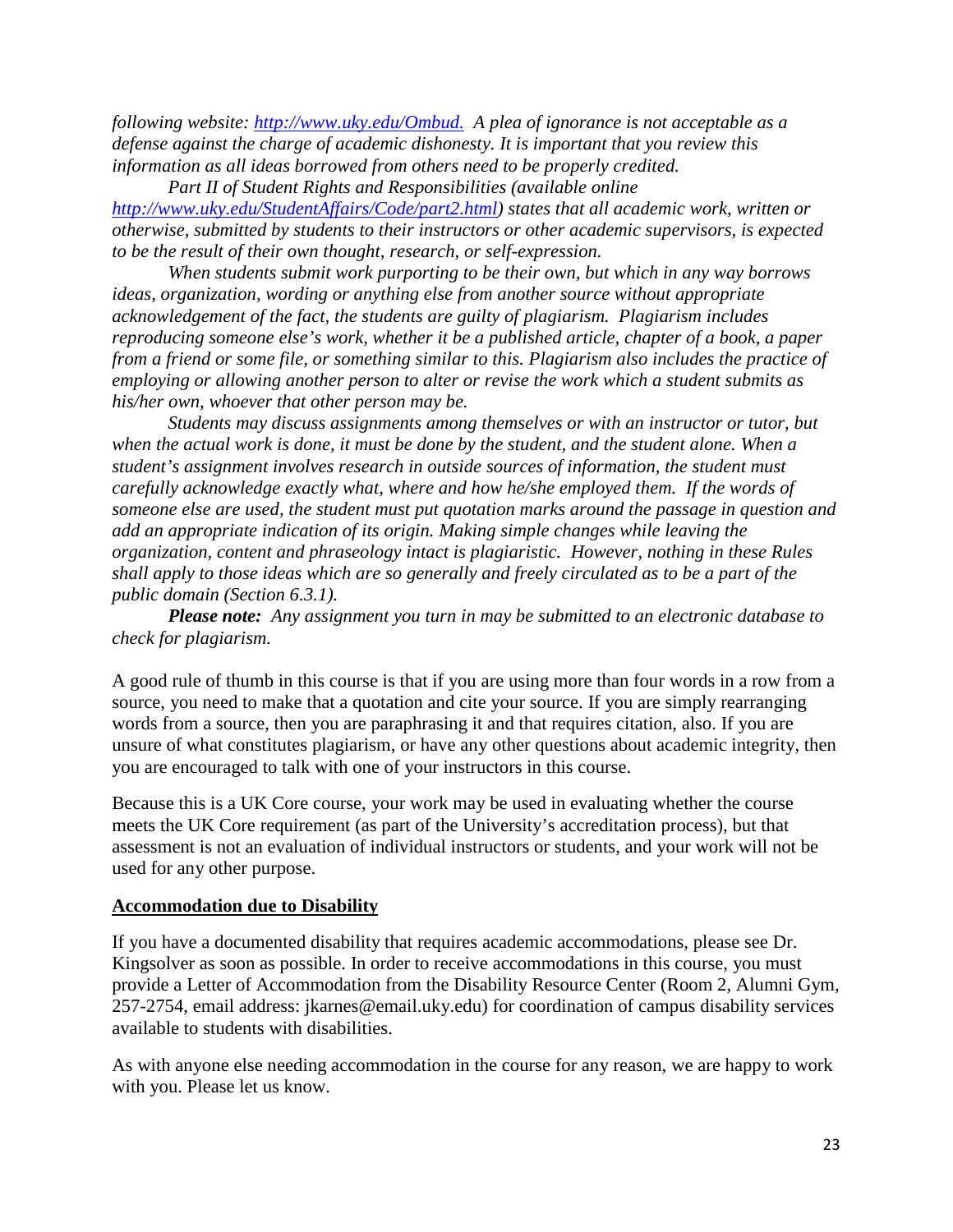### **Academic Support Services**

For information about academic and personal support services available to you as a UK student, please see [www.uky.edu/AcademicSuccess.](http://www.uky.edu/AcademicSuccess) You can find contact information for a number of excellent student services there, including the Writing Center [\(http://wrd.as.uky.edu/writing](http://wrd.as.uky.edu/writing-center)[center\)](http://wrd.as.uky.edu/writing-center) and the Center for Academic Resources and Enrichment Services [\(www.uky.edu/Diversity/CARES\)](http://www.uky.edu/Diversity/CARES).

If you are interested in exploring research opportunities for undergraduate students, contact the Office of Undergraduate Research [\(http://www.uky.edu/UGResearch/\)](http://www.uky.edu/UGResearch/).

Come and visit the Appalachian Center to learn more about educational, research, and engagement opportunities focused on Appalachia both on campus and across the region: [http://appalachiancenter.as.uky.edu/.](http://appalachiancenter.as.uky.edu/)

### **Course Schedule and Outline of Topics**

*Appalachia: A Region of Diverse and Global Histories*

### **Week 1:**

Reading: Ch. 1, "Native Americans"

Wed. 8/28 Introductory Lecture

Section meetings Wed.-Fri.: introductory section discussions

### **Week 2:**

| Reading: | Ch. 2, "Pioneer Settlement," and Ledford on Blackboard |
|----------|--------------------------------------------------------|
| Mon. 9/2 | <b>LABOR DAY HOLIDAY - NO CLASS</b>                    |
| Wed. 9/4 | Lecture on Appalachia always having been global.       |
|          | Film: Stranger & Kin.                                  |
|          |                                                        |

### **Week 3:**

| Reading:  | Ch. 3, "Slavery & African Americans in the $19th$ Century," and Ch. 4, "The Civil"<br>War & Reconstruction." |
|-----------|--------------------------------------------------------------------------------------------------------------|
| Mon. 9/9  | Lecture on Appalachia in national context.                                                                   |
| Wed. 9/11 | Film: Evelyn Williams.                                                                                       |

*Making a Living on Uneven Ground: Black Diamonds and Resource Divides*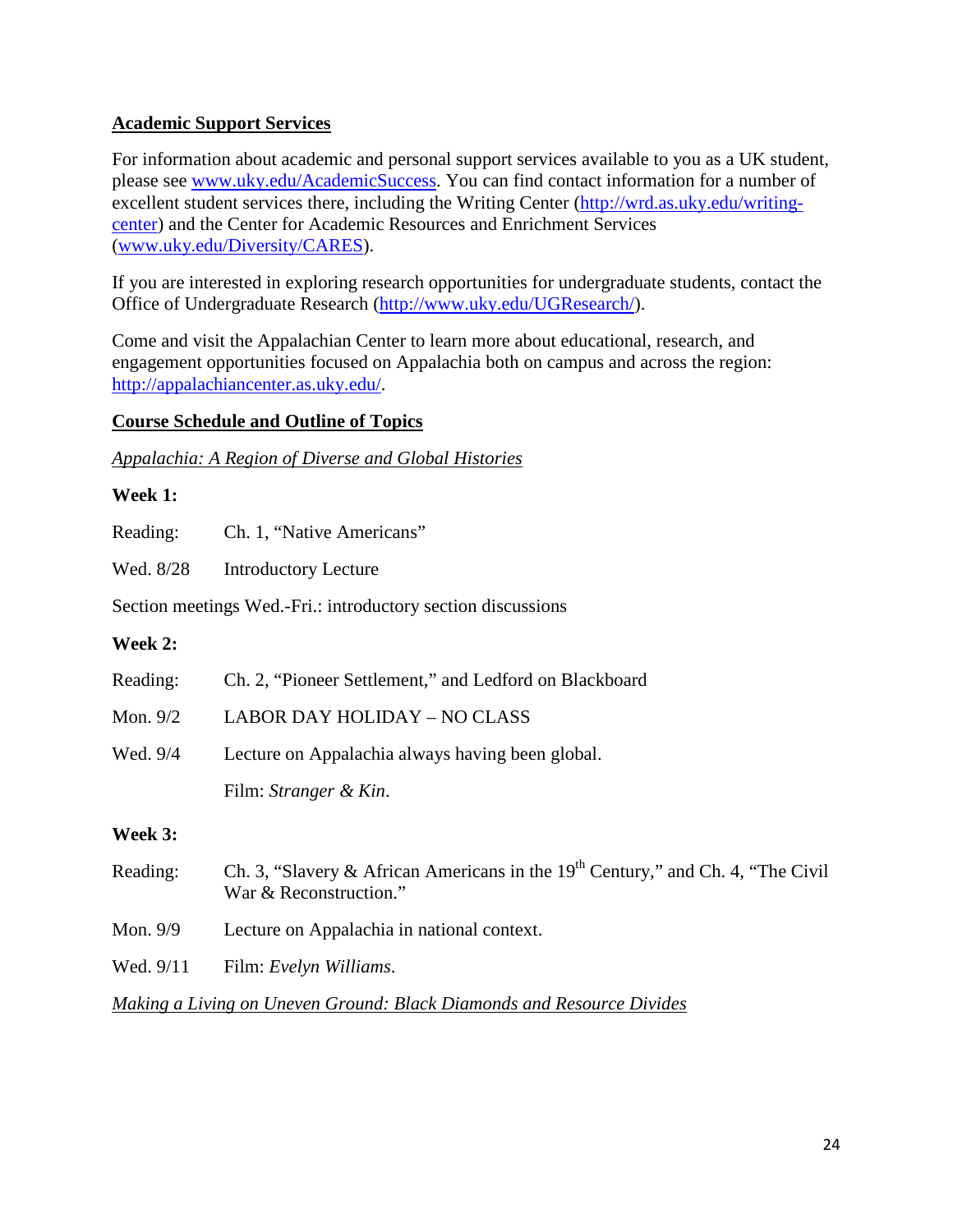### **Week 4:**

| Reading:   | Ch. 5, "Industrialization," and Blee & Billings on Blackboard.                                                                                                                                                                                                             |
|------------|----------------------------------------------------------------------------------------------------------------------------------------------------------------------------------------------------------------------------------------------------------------------------|
| Mon. 9/16  | Lecture on changing infrastructure in Appalachia.                                                                                                                                                                                                                          |
| Wed. 9/18  | Films: Mountain Revolutions. From: Appalachia: A History of Mountains &<br>People.                                                                                                                                                                                         |
| Week 5:    |                                                                                                                                                                                                                                                                            |
| Reading:   | Eller on Blackboard, and archival exercise on mining strike (link on Blackboard).                                                                                                                                                                                          |
| Mon. 9/23  | Lecture on coal camp life.                                                                                                                                                                                                                                                 |
| Wed. 9/25  | Film: clips from popular and documentary films on coal mining communities.                                                                                                                                                                                                 |
| Week 6:    |                                                                                                                                                                                                                                                                            |
| Reading:   | Ch. 6, "The Great Depression," and Ch. 7, "Migration."                                                                                                                                                                                                                     |
| Mon. 9/30  | Films: Harriette Simpson Arnow, 1908-1986, and the beginning of The<br>Dollmaker. [Please note: you are required to finish viewing this film online,<br>before your discussion section meets. It can be found at this url:<br>http://www.youtube.com/watch?v=021jNReJXDQ.] |
| Wed. 10/2  | Lecture on voices from the Depression and the roots of the War on Poverty.                                                                                                                                                                                                 |
| Week 7:    |                                                                                                                                                                                                                                                                            |
| Reading:   | Ch. 8, "Stereotypes," and Shelby on Blackboard                                                                                                                                                                                                                             |
| Mon. 10/7  | Film: Long Journey Home                                                                                                                                                                                                                                                    |
| Wed. 10/9  | Lecture on othering and cultural citizenship.                                                                                                                                                                                                                              |
| Week 8:    |                                                                                                                                                                                                                                                                            |
| Mon. 10/14 | MIDTERM EXAM IN CLASS                                                                                                                                                                                                                                                      |

*Weaving Appalachian Futures: Communicating Across Different Perspectives*

Reading: Ch. 10, "Folklife."

Wed. 10/16 Film: *The Chairmaker.*

Assignment for Section: bring an example of material culture you associate with Appalachia and be prepared to discuss the relationship between material culture and place.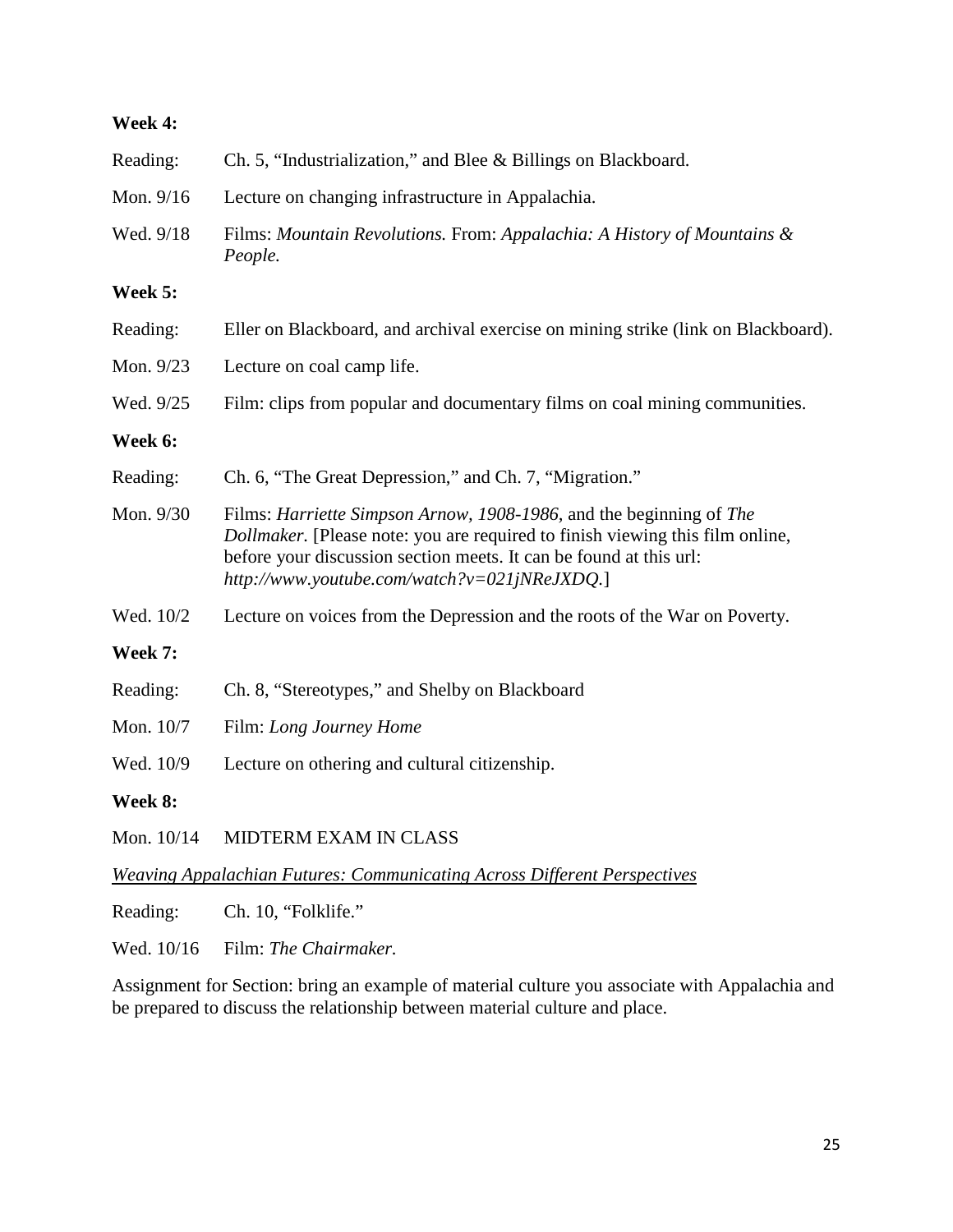#### **Week 9:**

Reading: Ch. 9, "Music."

| Mon. $10/21$    | Film: Dreadful Memories: The Life of Sarah Ogan Gunning.             |
|-----------------|----------------------------------------------------------------------|
| Wed. 10/23      | Guest Lecturer: Sue Massek.                                          |
| <b>Week 10:</b> |                                                                      |
| Reading:        | Ch. 11, "English language," and Wilkinson on Blackboard.             |
| Mon. 10/28      | Films: Search for an Appalachian Accent and clip from Mountain Talk. |
|                 | Wed. 10/30 Film: Coal Black Voices.                                  |
| <b>Week 11:</b> |                                                                      |
| Reading:        | Ch. 12, "Literature."                                                |
| Mon. 11/4       | Film: Buffalo Creek Flood.                                           |

Wed. 11/6 Film: *At the Forks of Troublesome.*

Assignment for Section: bring a poem, short story, or novel (other than *Eli the Good*) associated with Appalachia and be prepared to relate creative writing to place in the discussion.

### **Week 12:**

| Reading: | Ch. 13, "Religion," and <i>Eli the Good</i> , Chs. 1-16.  |
|----------|-----------------------------------------------------------|
|          | Mon. 11/11 Lecture on religion in Appalachia and the U.S. |
|          | Wed. 11/13 Lecture on generational perspectives.          |

Assignment for Section: do the archival exercise on Blackboard in preparation for discussing perspectives on the Vietnam War from Kentucky, along with *Eli the Good*.

### **Week 13:**

| Reading: | Eli the Good, Chs. 17 through the Epilogue.                 |
|----------|-------------------------------------------------------------|
|          | Mon. 11/18 Films: clips from Shelter and Coal Mining Women. |
|          | Wed. 11/20 Film: Deep Down.                                 |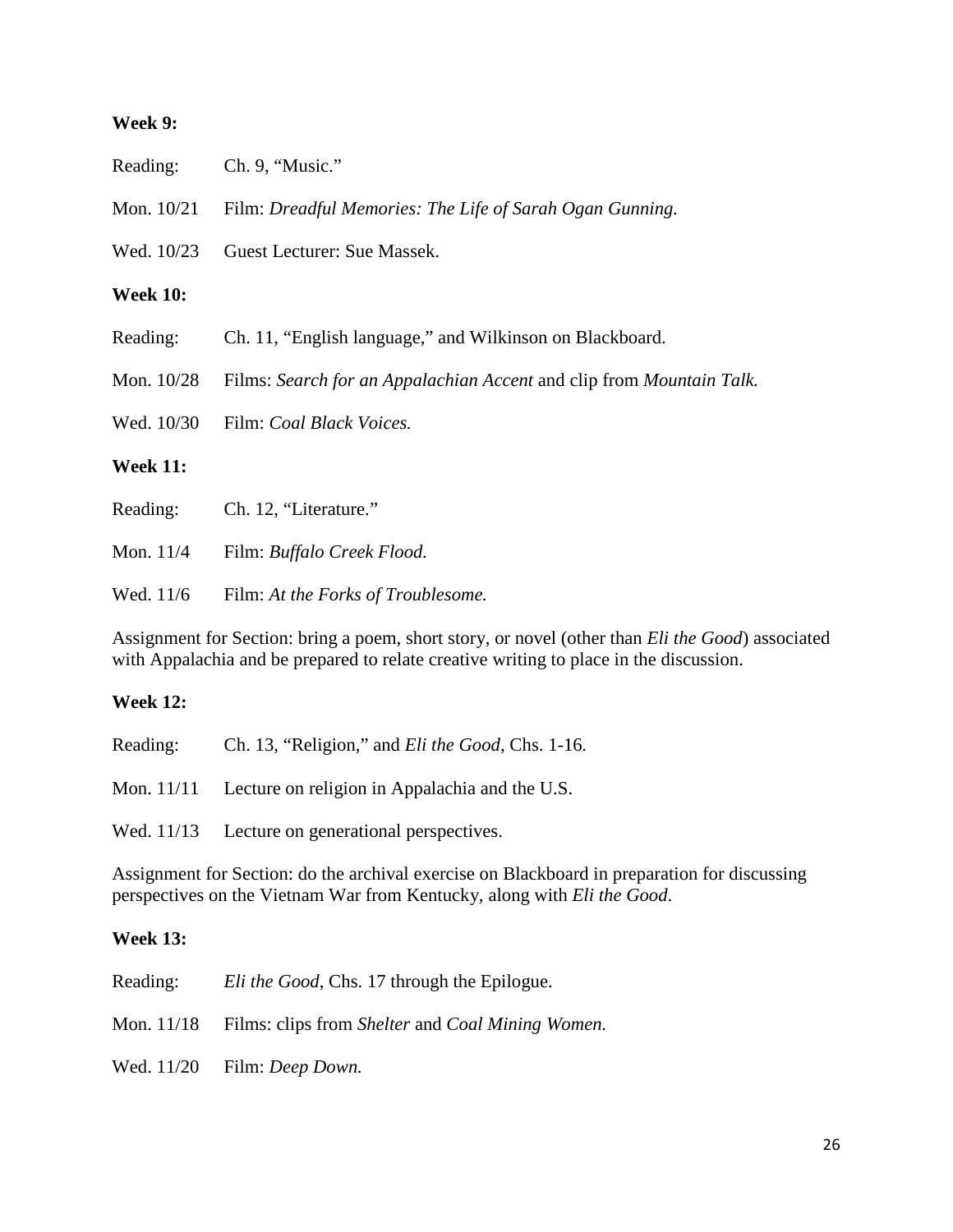### **Week 14:**

Mon. 11/25 Visit by Silas House – bring your questions for the author.

Wed. 11/27 NO CLASS - THANKSGIVING BREAK

NO SECTION MEETINGS THIS WEEK, DUE TO THE BREAK.

### **Week 15:**

| Reading:    | Ch. 14, "Modernization, 1940-2000."   |
|-------------|---------------------------------------|
| Mon. $12/2$ | Lecture on agriculture in Appalachia. |

Wed. 12/4 PAPER DUE IN CLASS. Film: *Morristown in the Air and Sun.*

### **Week 16:**

- Mon. 12/9 Guest lectures by Tammy Clemons and Leah Vance Film: clips from *Appalachian Strong*
- Wed. 12/11 Lecture on the future of Appalachia in comparison with other global mountain regions – what difference does national context make?

No reading assignment for last section meetings of the course. Students will be getting papers back and reviewing for the final in discussion sections.

FINAL EXAM: Center Theatre, 3:30-5:30PM, TUESDAY, DECEMBER 17.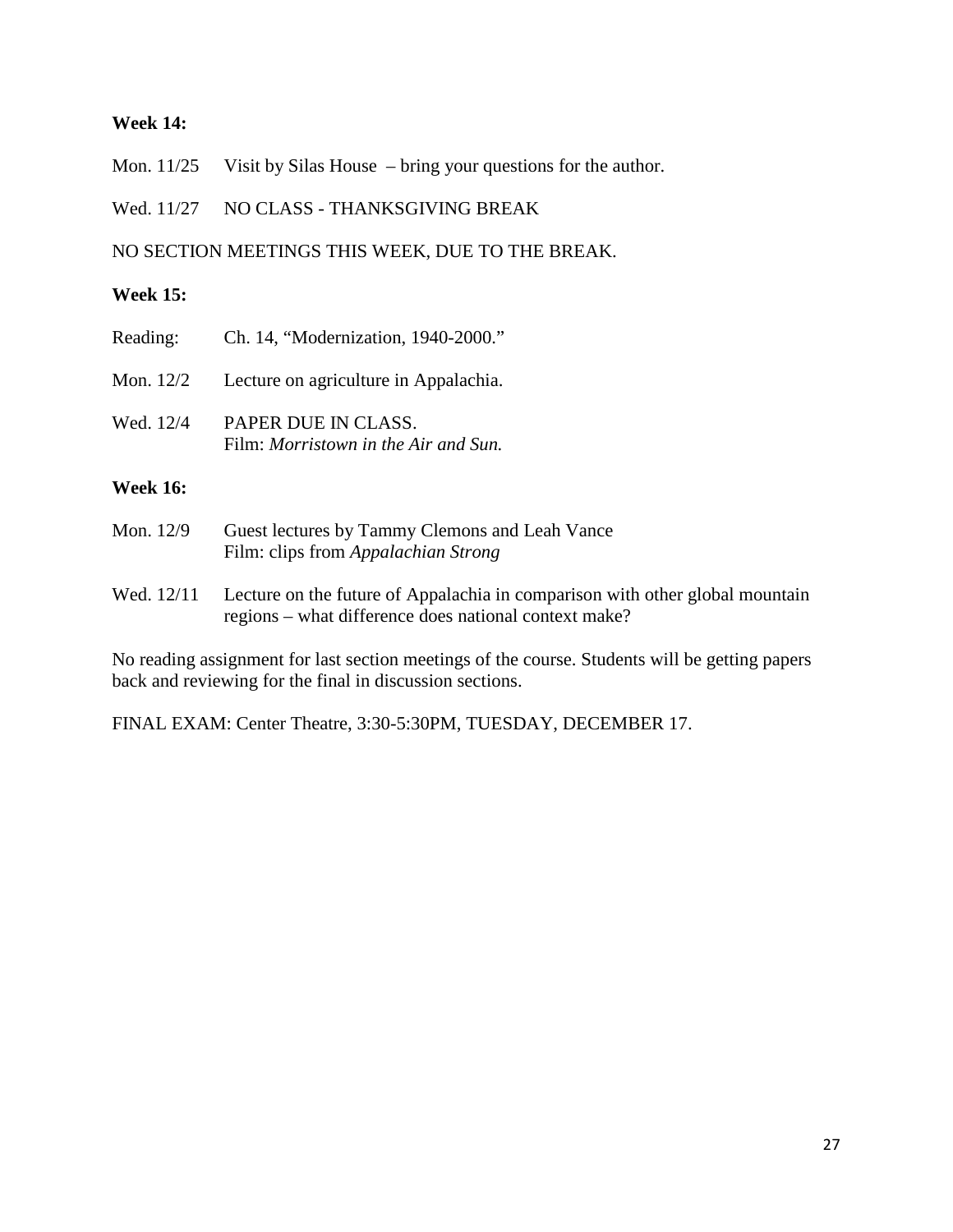## **APP 500 Special Topics in Appalachian Studies: Global Appalachia**

Instructor: Prof. Ann Kingsolver, Director, Appalachian Studies Program Email: [ann.kingsolver@uky.edu](mailto:ann.kingsolver@uky.edu) Phone: 859-257-8262 Office: Room 203 Appalachian Center, 624 Maxwelton Court Office hours: Tues. 1-4 and by appt.

## **Course Description for Special Topics in Appalachian Studies**

This interdisciplinary special topics seminar enables undergraduate and graduate students interested in the Appalachian region of the U.S. to examine issues in the region in historical, political, social, economic, cultural, environmental and comparative context. The course will be framed within the critical scholarly Appalachian Studies conversation, and will be taught by a member of the Appalachian Studies faculty. Students will have the opportunity to develop and present individual research papers and to explore the extensive research collections and opportunities related to Appalachia at the University of Kentucky.

### Specific Description of this Special Topic: Global Appalachia

In the course this semester, we will examine the ways in which Appalachia has always had strong global connections, environmentally, economically, and culturally. Instead of seeing mountain regions as isolated, we will focus on the related histories and concerns of communities in Appalachia and other mountain regions, including social and economic marginalization, resource extraction, low-wage industries, migration, environmental challenges, and social movements. This course will also emphasize what can be learned from global mountain regions about sustainable livelihoods, community identity and action, and social capital at a time when the nation-states in which mountain regions have often been marginalized now face some of the same challenges.

### **Student Learning Outcomes**

Students completing this course will have skills in cross-cultural, historical, and global political economic analysis, developed through consultation of primary and secondary documents, small group discussion and presentation, and individual research papers.

### **Required Course Texts**

There will be readings posted on Blackboard, and these course texts will be required reading as well. They will be available in bookstores around the University, and on reserve.

hooks, bell. 2008. Belonging: A Culture of Place. New York: Routledge.

Kingsolver, Ann E. 2011. Tobacco Town Futures: Global Encounters in Rural Kentucky. Long Grove, IL: Waveland Press.

Moody, Roger. 2007. Rocks and Hard Places: The Globalisation of Mining. London: Zed Books.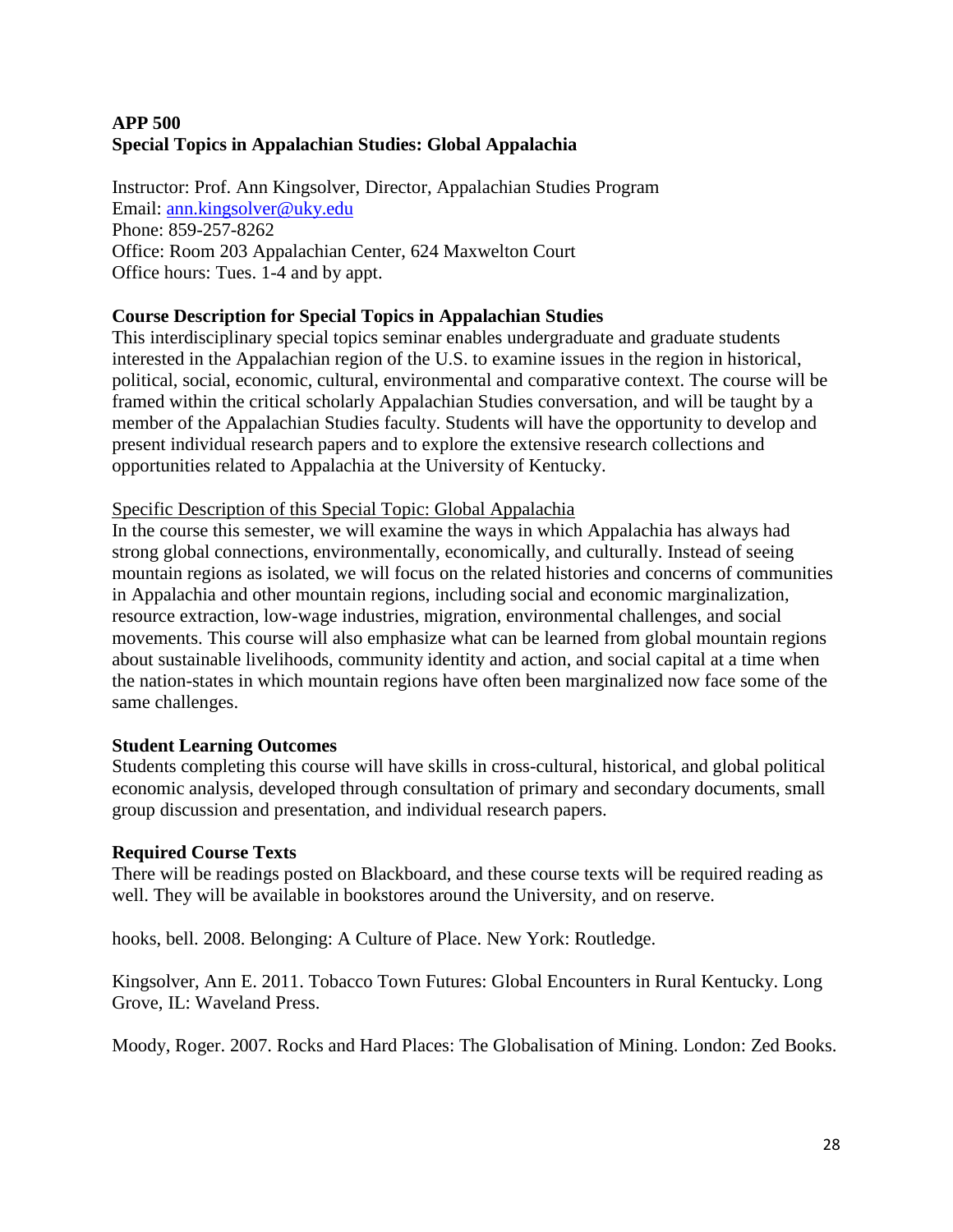Shiva, Vandana. 2002. Water Wars: Privatization, Pollution, and Profit. Cambridge, MA: South End Press.

Weinbaum, Eve. 2004. To Move a Mountain: Fighting the Global Economy in Appalachia. New York: The New Press.

### **Course Assignments**

Undergraduate and graduate students will have different requirements for this course, and different expectations regarding forms of participation, but *all* students' full participation in this course is vital to everyone's active learning experience. Attendance will be noted, and the participation grade will be based on consistent, active participation in class discussions and presentations that demonstrates familiarity with the assigned readings. You will be asked to come to class with a question for discussion on the assigned readings for that day, and this will be part of the participation grade. More than two unexcused absences will result in points taken off the participation grade, not to exceed 10 points. Participation will account for 20% of the final course grade for both undergraduate and graduate students.

There is a series of assignments listed in the syllabus that will involve doing independent research and presenting material in class. Graduate students will be required to turn in 2-page reflection papers, with citations, for these exercises. For undergraduates, the oral exercise will only be accompanied by a requirement that you bring your sources to class with you. These assignments (grounding the readings in examples you find) will account for 30% of the grade.

Undergraduate and graduate students will be responsible for writing a final research paper on a topic of the student's choosing, approved by the instructor, and will be required to turn in an abstract, an outline, and a working bibliography for the paper on dates set in the syllabus, before the deadline for the paper itself at the end of the course. Undergraduates' research papers will need to be 8-10 pages in length, plus references, and graduate students' research papers will need to be 15-18 pages in length, plus references. These papers will be worth 30% of the final course grade for undergraduates, and 50% of the course grade for graduate students. All students will be giving final class presentations based on their research papers, in a conference-style format. These presentations will count as part of the course grade for the final paper. The final paper will need to use concepts from the course and cite at least two sources from the course and at least eight other peer-reviewed books or articles in addition to any other sources used (e.g., Internet sources). Your discussion should include examples from Appalachia and at least one other global region.

Undergraduate students will have two brief essay exams in the course, each worth 10% of the course grade (for a total of 20%). They will be take-home, open-book exams, and they are listed on the syllabus.

The grading scale for both undergraduates and graduate students will be: 0-59E, 60-69D, 70- 79C, 80-89B, 90-100A. Grades will be based on a system of accrued points, with a total of 100 points by the end of the term. If you anticipate an absence, need additional support with research/writing/public presentation, etc., please contact the instructor. Everyone's success in the course is important.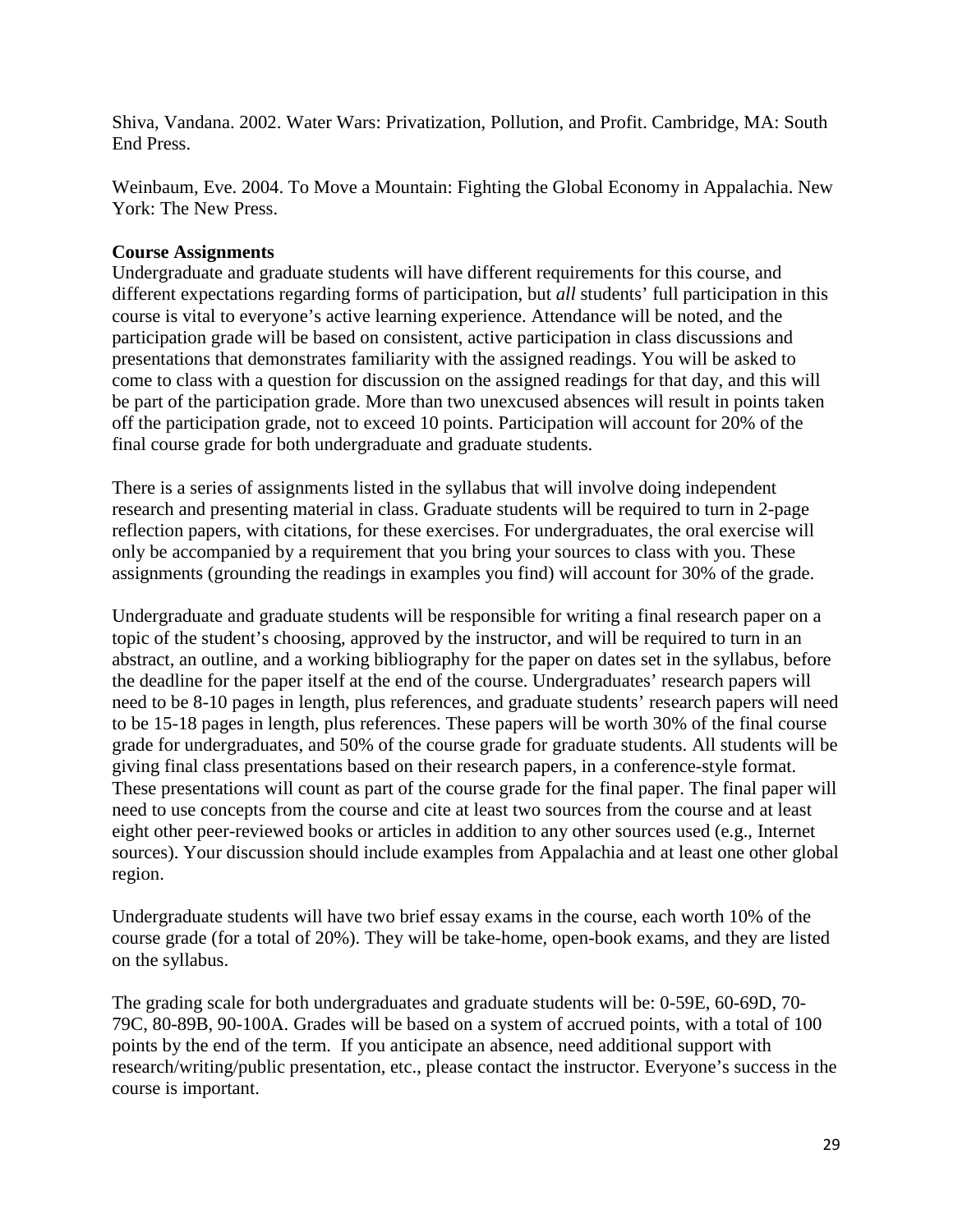### **Summary Description of Course Assignments for Undergraduate and Graduate Students**

| Undergraduates:                                 | Graduate students:                     |  |
|-------------------------------------------------|----------------------------------------|--|
| 20 pts. Participation                           | 20 pts. Participation                  |  |
| 30 pts. Assignments listed in syllabus          | 30 pts. Assignments ( $w/2-p$ . paper) |  |
| 20 pts. Two take-home essay exams, 10 pts. each | 50 pts. Final paper                    |  |
| 30 pts. Final paper and presentation            |                                        |  |
| $100$ pts.                                      | $100$ pts.                             |  |

Mid-term grades for undergraduates will be posted in myUK by the deadline established in the Academic Calendar [\(http://www.uky.edu/Registrar/AcademicCalendar.htm\)](http://www.uky.edu/Registrar/AcademicCalendar.htm)

### **Course policies:**

Please submit assignments in hard copy by the dates assigned in the syllabus, for credit; late work will be accepted for full credit in association with an excused absence or a reason accepted by the instructor.

**UK Policy on excused absences**: Students need to notify the professor of absences prior to class when possible. S.R. 5.2.4.2 defines the following as acceptable reasons for excused absences: (a) serious illness, (b) illness or death of family member, (c) University-related trips, (d) major religious holidays, and (e) other circumstances found to fit "reasonable cause for nonattendance" by the professor. Students anticipating an absence for a major religious holiday are responsible for notifying the instructor in writing of anticipated absences due to their observance of such holidays no later than the last day in the semester to add a class. Information regarding dates of major religious holidays may be obtained through the religious liaison, Mr. Jake Karnes (859-257-2754).Students are expected to withdraw from the class if more than 20% of the classes scheduled for the semester are missed (excused or unexcused) per university policy.

Students may be asked to verify their absences in order for them to be considered excused. Appropriate notification of absences due to university-related trips is required prior to the absence.

### **Academic integrity:**

Per university policy, students shall not plagiarize, cheat, or falsify or misuse academic records. Students are expected to adhere to University policy on cheating and plagiarism in all courses. The minimum penalty for a first offense is a zero on the assignment on which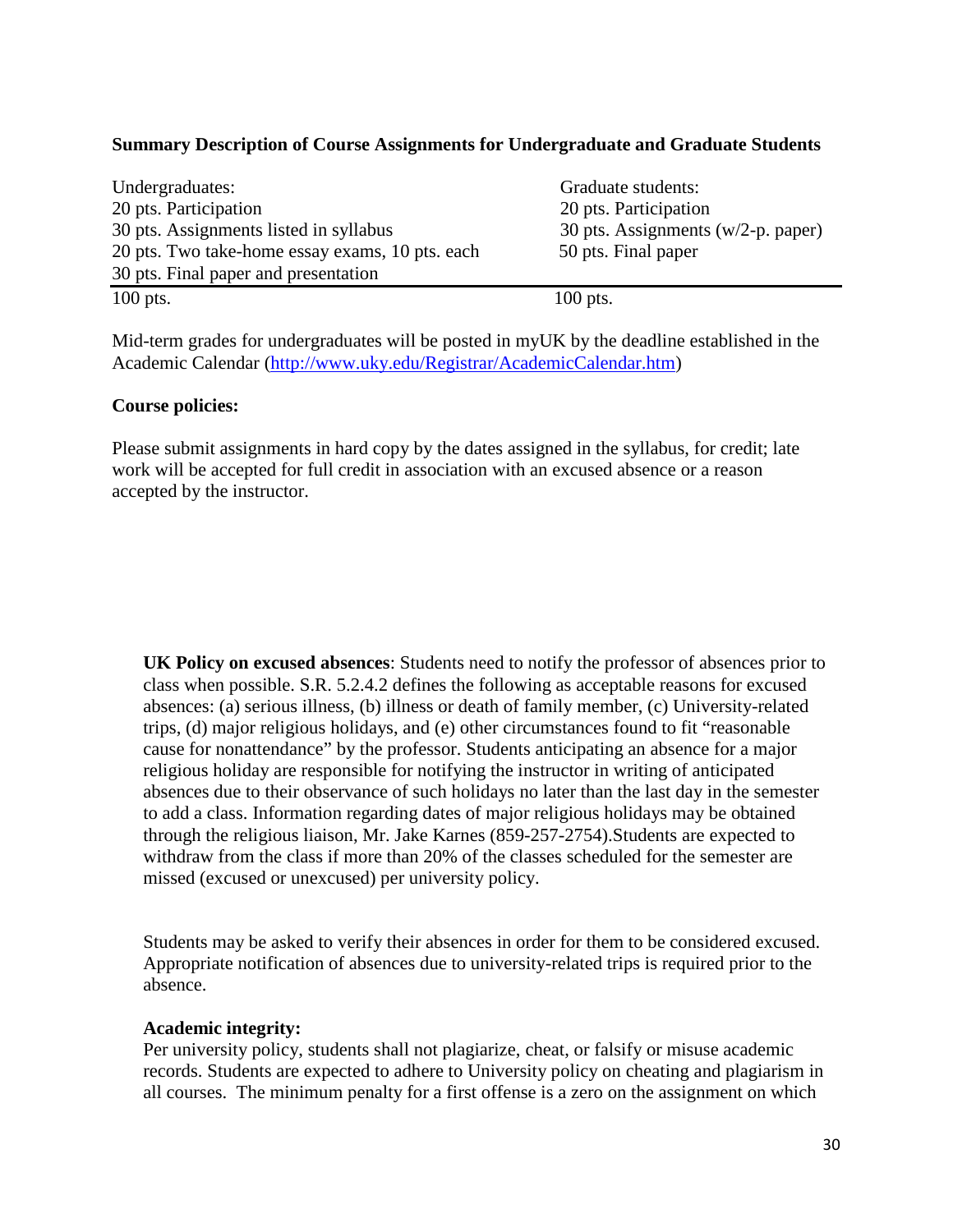the offense occurred. If the offense is considered severe or the student has other academic offenses on their record, more serious penalties, up to suspension from the university may be imposed.

Plagiarism and cheating are serious breaches of academic conduct. Each student is advised to become familiar with the various forms of academic dishonesty as explained in the Code of Student Rights and Responsibilities. Complete information can be found at the following website:<http://www.uky.edu/Ombud.>A plea of ignorance is not acceptable as a defense against the charge of academic dishonesty. It is important that you review this information as all ideas borrowed from others need to be properly credited.

#### Part II of *Student Rights and Responsibilities* (available online

[http://www.uky.edu/StudentAffairs/Code/part2.html\)](http://www.uky.edu/StudentAffairs/Code/part2.html) states that all academic work, written or otherwise, submitted by students to their instructors or other academic supervisors, is expected to be the result of their own thought, research, or self-expression. In cases where students feel unsure about the question of plagiarism involving their own work, they are obliged to consult their instructors on the matter before submission.

When students submit work purporting to be their own, but which in any way borrows ideas, organization, wording or anything else from another source without appropriate acknowledgement of the fact, the students are guilty of plagiarism. Plagiarism includes reproducing someone else's work, whether it be a published article, chapter of a book, a paper from a friend or some file, or something similar to this. Plagiarism also includes the practice of employing or allowing another person to alter or revise the work which a student submits as his/her own, whoever that other person may be.

Students may discuss assignments among themselves or with an instructor or tutor, but when the actual work is done, it must be done by the student, and the student alone. When a student's assignment involves research in outside sources of information, the student must carefully acknowledge exactly what, where and how he/she employed them. If the words of someone else are used, the student must put quotation marks around the passage in question and add an appropriate indication of its origin. Making simple changes while leaving the organization, content and phraseology intact is plagiaristic. However, nothing in these Rules shall apply to those ideas which are so generally and freely circulated as to be a part of the public domain (Section 6.3.1).

**Please note:** Any assignment you turn in may be submitted to an electronic database to check for plagiarism.

### **Accommodations due to disability:**

If you have a documented disability that requires academic accommodations, please see me as soon as possible during scheduled office hours. In order to receive accommodations in this course, you must provide me with a Letter of Accommodation from the Disability Resource Center (Room 2, Alumni Gym, 257-2754, email address: jkarnes@email.uky.edu) for coordination of campus disability services available to students with disabilities.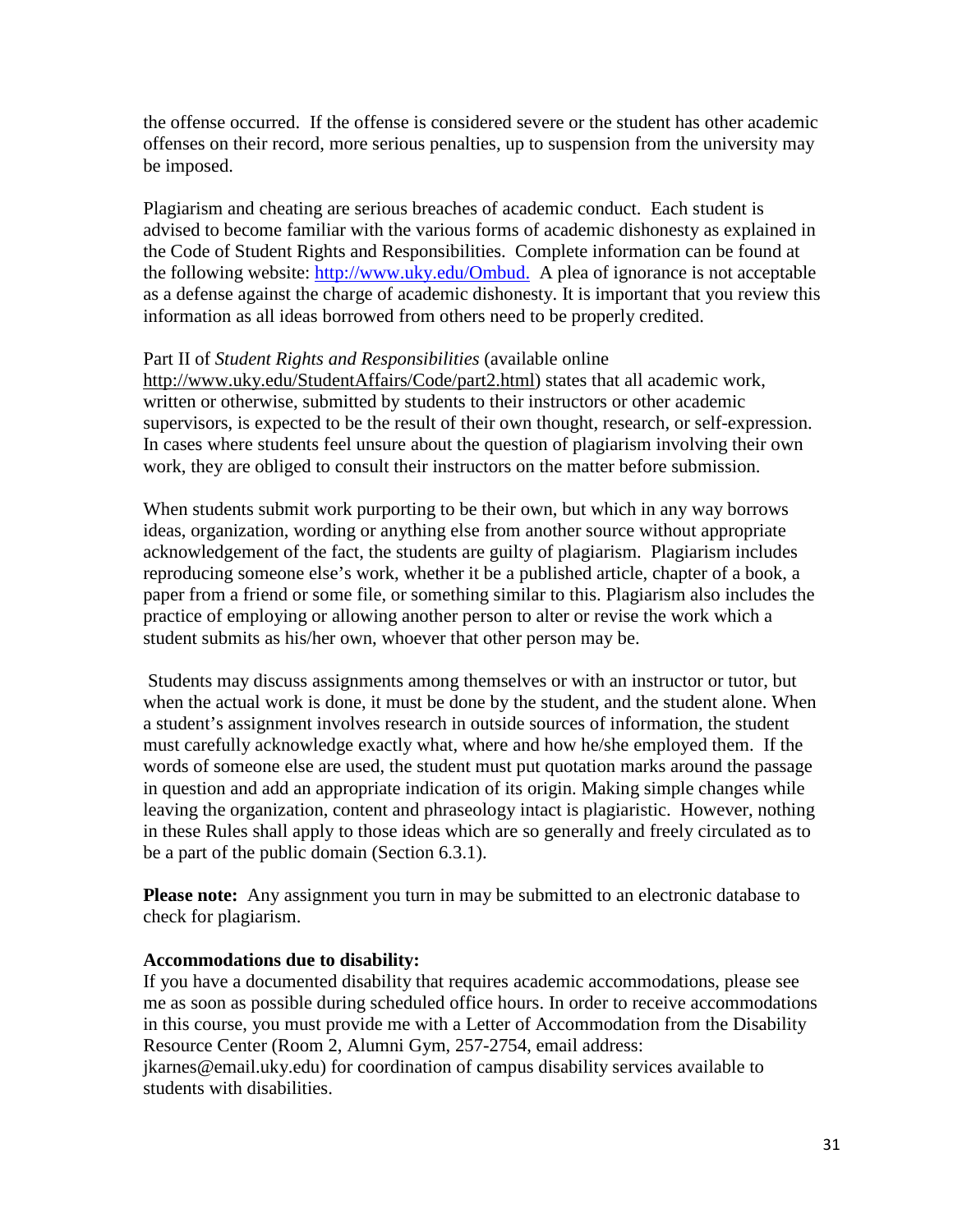#### **Course Schedule**

### 1/12 Th. Introduction

- 1/17 Tu. Film: *Black Diamonds* Reading on Blackboard: McNeil
- 1/19 Th. Reading on Blackboard: Choose one from (1) Anglin, (2) Johnston and Danson, (3) Johnston and Jorgensen, or (4) Martinez-Alier, and be ready to compare it with McNeil and Black Diamonds in class.

1/24 Tu. Reading on Blackboard: Sumner

- 1/26 Th. Reading on Blackboard: (1) Halfacree, and (2) Wilkinson
- 1/31 Tu. Reading on Blackboard: Santa Ana
	- Assignment: look up press coverage from at least two countries on these two 2010 mine disasters: the Upper Big Branch Mine, WV, USA, and Xingdong #2 Mine in Henan, China. Be prepared to discuss how the workers, the mining companies, and governmental responses are described.
- 2/2 Th. Reading: Chs. 1-4, Moody
- 2/7 Tu. Reading: Chs. 5-8, Moody
- 2/9 Th. Assignment: Follow a Mineral. In the vein of commodity studies, choose a mineral and find out what you can about its production, distribution, and consumption, or uses, and map these activities globally.
- 2/14 Tu. Film: *Morristown: In the Air and Sun*
	- Reading on Blackboard: (1) Collins, and (2) UN Universal Declaration of Human Rights
		- UNDERGRADUATES: Take-home, open book exam #1 will be given out. It will be due in class on Tuesday, 2/16.
- 2/16 Th. Reading: Chs. 1&2, Weinbaum
- 2/21 Tu. Reading: Chs. 3&4, Weinbaum
- 2/23 Th. Reading: Chs. 5&6, Weinbaum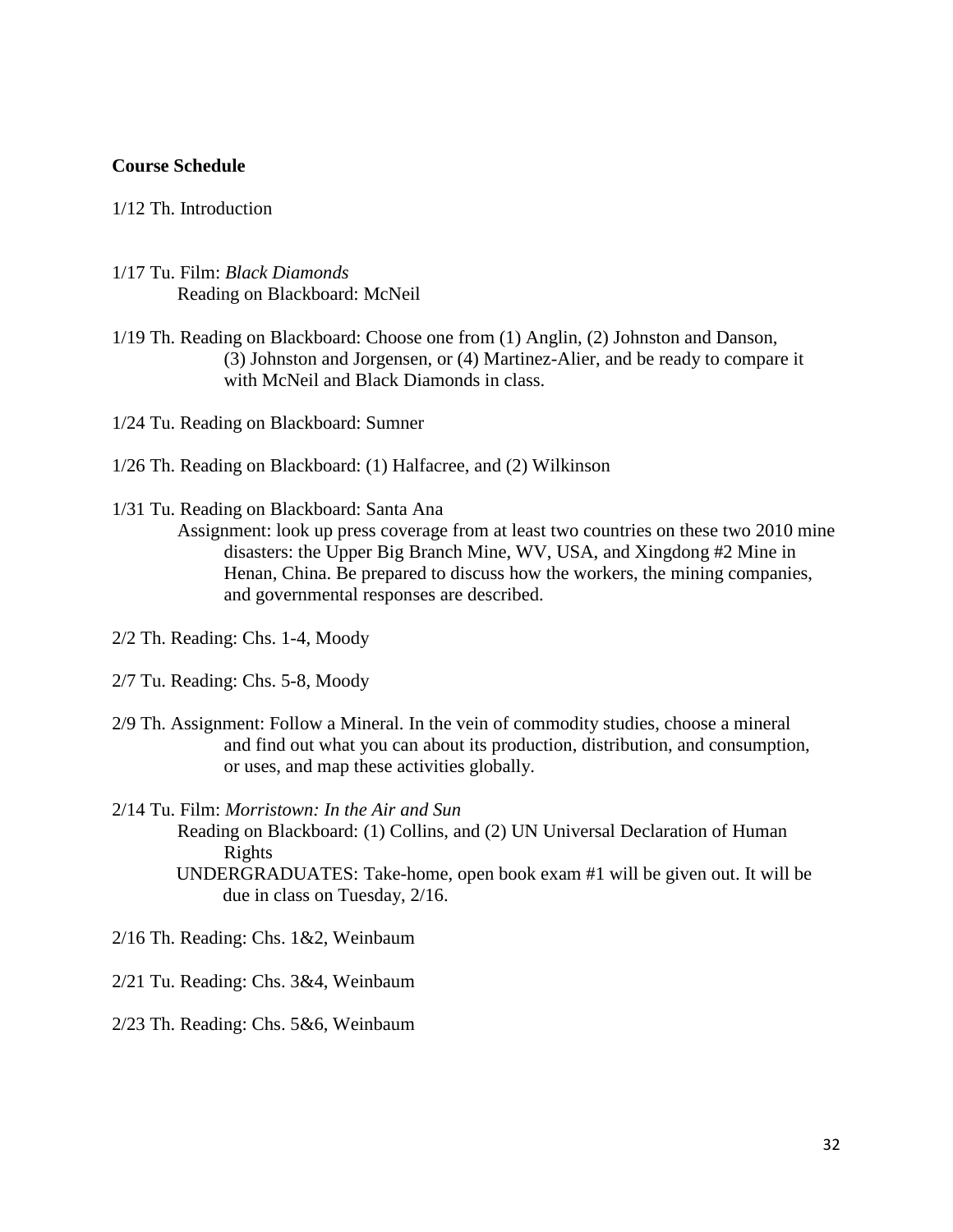- 2/28 Tu. Assignment: Follow a Factory. Look up an industry that has either closed or opened a factory or factories in Appalachia and another global region. Find out what you can about (1) community impacts, including discussion of wages, and (2) the company's Code of Conduct.
- 3/1 Th. Reading on Blackboard: Gaventa ABSTRACTS FOR FINAL PAPERS DUE
- 3/6 Tu. Reading on Blackboard: Smith-Nonini
- 3/8 Th. Reading: Chs. 1&2, Kingsolver
- SPRING BREAK [service-learning course in Robinson Forest]
- 3/20 Tu. Reading: Chs. 3&4, Kingsolver Meet in Appalachian Center; we will look at local newspapers. WORKING BIBLIOGRAPHIES FOR FINAL PAPERS DUE
- 3/22 Th. Some of us will be away at the Appalachian Studies Association meetings. The film *Tobacco Blues* will be on reserve. The assignment for this date, whenever you are able to do this, is to watch the film and read Ch. 5, Kingsolver.
- 3/27 Tu. Assignment: Follow the Tourists. Compare a tourism ad for an Appalachian community and one from another global region, and be prepared to discuss what is being commodified and how people and place are represented in the ad. Ecotourism and historical tourism, for example, are growing industries in Appalachia. UNDERGRADUATES: Take-home, open-book exam #2 will be given out. It will be due in class on Tuesday, 4/3.
- 3/29 Th. Reading: Chs. 1-6, hooks
- 4/3 Tu. Reading: Chs. 7-14, hooks
- 4/5 Th. Reading: Chs. 15-21, hooks
- 4/10 Tu. Class visit: bell hooks
- 4/12 Th. Film: *Chemical Valley* Reading on Blackboard: Wright OUTLINES FOR FINAL PAPERS DUE
- 4/17 Tu. Reading: Chs. 1-4, Shiva
	- Assignment: Follow the Water. Bring an example for discussion of a water issue in Appalachia and in another global region.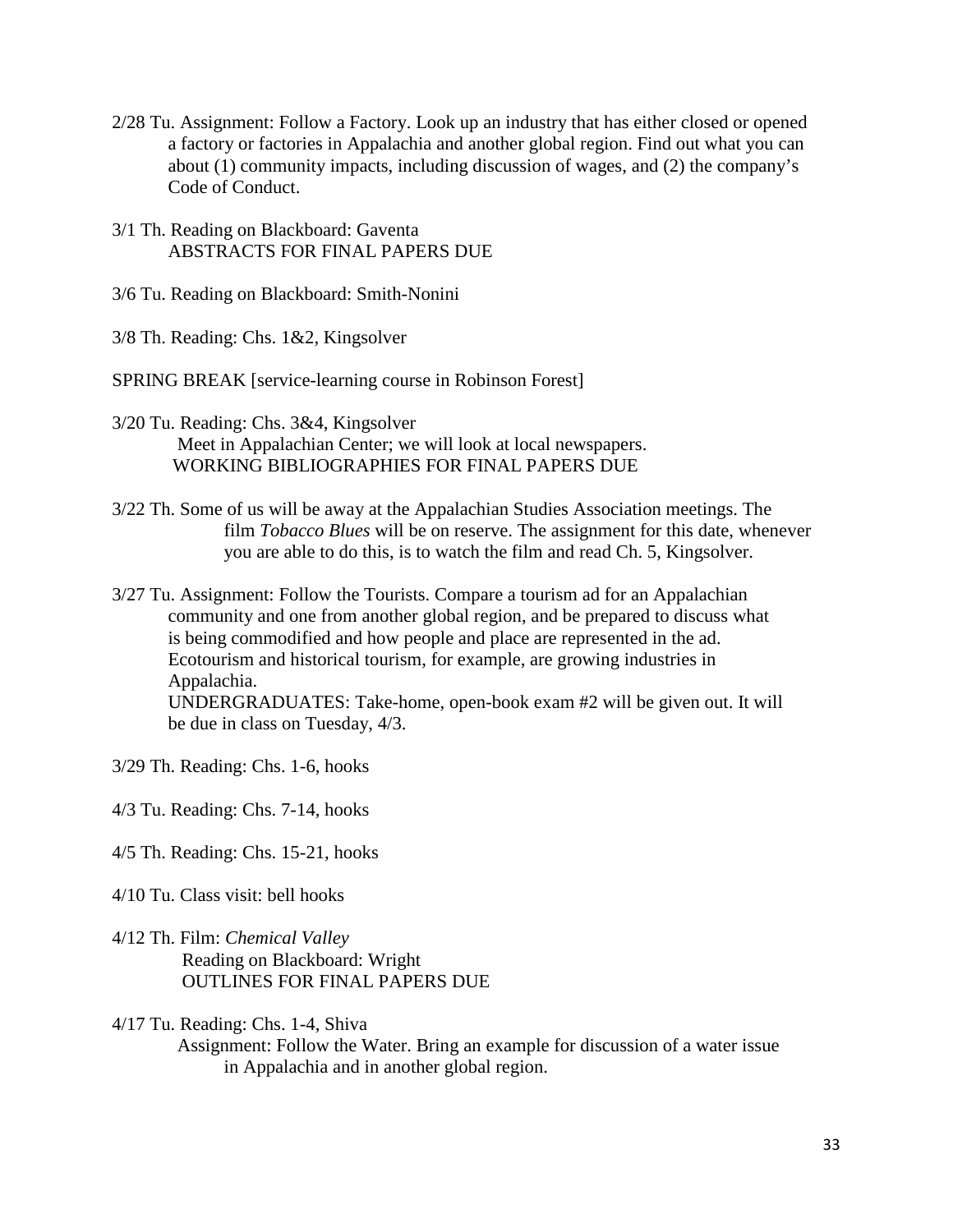### 4/19 Th. Reading: Chs. 5-7, Shiva

### 4/24 Tu. STUDENT PRESENTATIONS

### 4/26 Th. STUDENT PRESENTATIONS

FINAL PAPERS will be due by Thursday, May 3 (the date the final exam is scheduled for this course), in both hard copy and electronically.

### Full Citations for Articles on Blackboard

Anglin, Mary K. 2002. Ch. 3. Carolina mica. In: Women, Power, and Dissent in the Hills of Carolina. Pp. 37-60. Urbana: University of Illinois Press.

Collins, Jane L. 2005. Deterritorialization and workplace culture. In: Edelman, Marc, and Angelique Haugerud, eds. Pp. 250-261. The Anthropology of Development and Globalization: From Classical Political Economy to Contemporary Neoliberalism. Malden, MA: Blackwell Publishing Ltd.

Gaventa, John. 2001. Global citizen action: Lessons and challenges. In: Edwards, Michael, and John Gaventa, eds. Pp. 275-287. Global Citizen Action. London: Earthscan Publications Ltd.

Halfacree, Keith. 2003. Landscapes of rurality: Rural others / other rurals. In: Robertson, Iain, and Penny Richards, eds. Pp. 140-164. Studying Cultural Landscapes. London: Oxford University Press.

Johnston, Barbara Rose, and Susan Dawson. 1994. Resource use and abuse on Native American land: Uranium mining in the American Southwest. In: Johnston, Barbara Rose, ed. Pp. 142-153. Who Pays the Price? The Sociocultural Context of Environmental Crisis. Washington, D.C.: Island Press.

Johnston, Barbara Rose, and Daniel Jorgensen. 1994. Mineral development, environmental degradation, and human rights: The Ok Tedi Mine, Papua New Guinea. In: Johnston, Barbara Rose, ed. Pp. 86-98. Who Pays the Price? The Sociocultural Context of Environmental Crisis. Washington, D.C.: Island Press.

Martinez-Alier, Joan. 2003. Mining conflicts, environmental justice and valuation. In: Agyeman, Julian, Robert D. Bullard, and Bob Evans, eds. Pp. 201-228. Just Sustainabilities: Development in an Unequal World. Cambridge, MA: The MIT Press.

McNeil, Bryan. 2005. Global forces, local worlds: Mountaintop removal and Appalachian communities. In: Peacock, James L., Harry L. Watson, and Carrie R. Matthews, eds. Pp. 99-110. The American South in a Global World. Chapel Hill: The University of North Carolina Press.

Santa Ana, Otto. 2002. Ch. 8. Insurgent metaphors: Contesting the conventional representation of Latinos. In: Brown Tide Rising: Metaphors of Latinos in Contemporary American Public Discourse. Pp. 295-319. Austin: University of Texas Press.